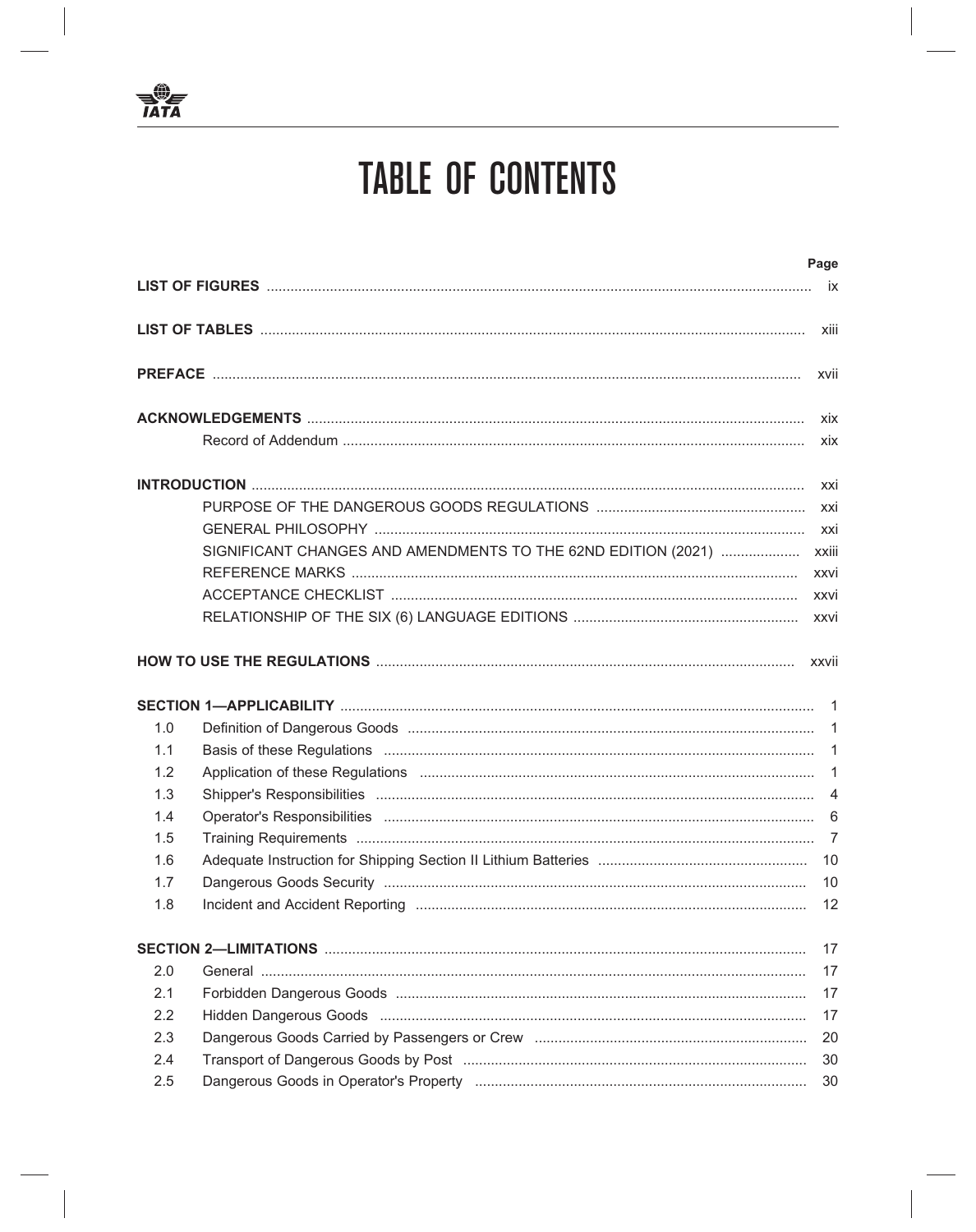## **Page**

| 2.6  |                                                                                                                                                              |     |
|------|--------------------------------------------------------------------------------------------------------------------------------------------------------------|-----|
| 2.7  |                                                                                                                                                              |     |
| 2.8  |                                                                                                                                                              | 36  |
|      |                                                                                                                                                              | 161 |
| 3.0  |                                                                                                                                                              | 161 |
| 3.1  |                                                                                                                                                              | 162 |
| 3.2  |                                                                                                                                                              | 167 |
| 3.3  |                                                                                                                                                              | 169 |
| 3.4  | Class 4-Flammable Solids; Substances Liable to Spontaneous Combustion; Substances                                                                            | 171 |
| 3.5  |                                                                                                                                                              | 176 |
| 3.6  |                                                                                                                                                              | 180 |
| 3.7  |                                                                                                                                                              | 189 |
| 3.8  |                                                                                                                                                              | 189 |
| 3.9  | Class 9-Miscellaneous Dangerous Substances and Articles, Including Environmentally                                                                           | 193 |
| 3.10 |                                                                                                                                                              | 196 |
| 3.11 |                                                                                                                                                              | 198 |
| 3.12 |                                                                                                                                                              | 198 |
|      |                                                                                                                                                              | 201 |
| 4.0  |                                                                                                                                                              | 201 |
| 4.1  |                                                                                                                                                              | 201 |
| 4.2  |                                                                                                                                                              | 222 |
| 4.3  |                                                                                                                                                              | 372 |
| 4.4  |                                                                                                                                                              | 405 |
|      |                                                                                                                                                              | 433 |
| 5.0  |                                                                                                                                                              | 433 |
| 5.1  |                                                                                                                                                              | 444 |
| 5.2  |                                                                                                                                                              | 455 |
| 5.3  |                                                                                                                                                              | 477 |
| 5.4  | Packing Instructions-Class 4-Flammable Solids; Substances Liable to Spontaneous<br>Combustion; Substances which, in Contact with Water, Emit Flammable Gases | 500 |
| 5.5  | Packing Instructions-Class 5-Oxidizing Substances; Organic Peroxides                                                                                         | 546 |
| 5.6  |                                                                                                                                                              | 561 |
| 5.7  |                                                                                                                                                              | 593 |
| 5.8  |                                                                                                                                                              | 593 |
| 5.9  |                                                                                                                                                              | 614 |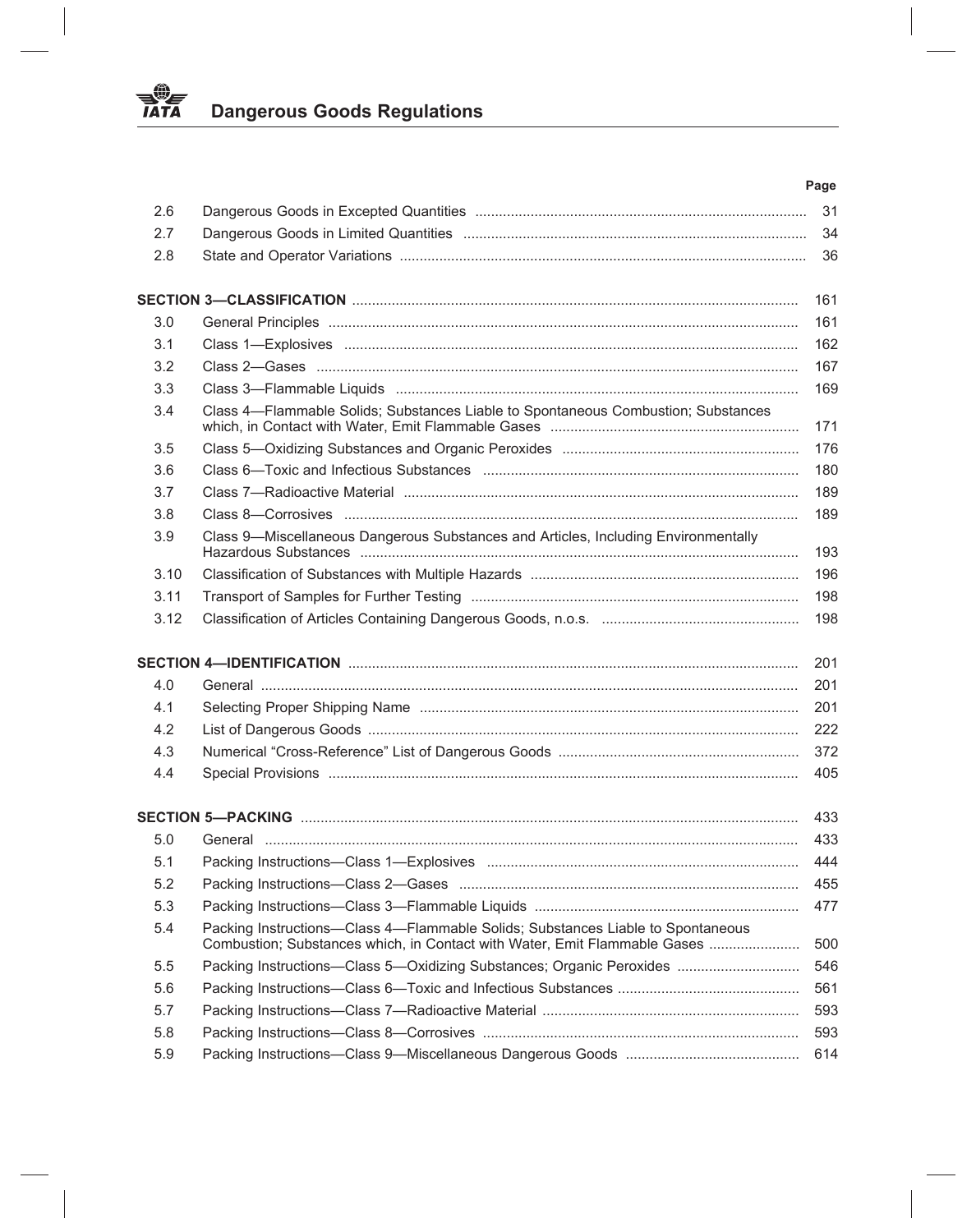|      |                                                                                                                                                                          | Page |
|------|--------------------------------------------------------------------------------------------------------------------------------------------------------------------------|------|
|      |                                                                                                                                                                          | 657  |
| 6.0  |                                                                                                                                                                          | 657  |
| 6.1  |                                                                                                                                                                          | 662  |
| 6.2  |                                                                                                                                                                          | 664  |
| 6.3  |                                                                                                                                                                          | 669  |
| 6.4  | Requirements for the Construction and Testing of Cylinders and Closed Cryogenic<br>Receptacles, Aerosol Dispensers and Small Receptacles Containing Gas (Gas Cartridges) | 674  |
| 6.5  | Packagings for Infectious Substances of Category A (UN 2814 and UN 2900)                                                                                                 | 690  |
| 6.6  |                                                                                                                                                                          | 693  |
| 6.7  |                                                                                                                                                                          | 694  |
| 6.8  | Requirements for the Construction and Testing of Intermediate Bulk Containers (IBC)                                                                                      | 694  |
|      |                                                                                                                                                                          | 705  |
| 7.0  |                                                                                                                                                                          | 705  |
| 7.1  |                                                                                                                                                                          | 705  |
| 7.2  |                                                                                                                                                                          | 710  |
| 7.3  |                                                                                                                                                                          | 716  |
| 7.4  |                                                                                                                                                                          | 728  |
|      |                                                                                                                                                                          | 737  |
| 8.0  |                                                                                                                                                                          | 737  |
| 8.1  |                                                                                                                                                                          | 737  |
| 8.2  |                                                                                                                                                                          | 758  |
| 8.3  |                                                                                                                                                                          | 762  |
|      |                                                                                                                                                                          | 769  |
| 9.0  |                                                                                                                                                                          | 769  |
| 9.1  |                                                                                                                                                                          | 769  |
| 9.2  |                                                                                                                                                                          | 773  |
| 9.3  |                                                                                                                                                                          | 773  |
| 9.4  |                                                                                                                                                                          | 778  |
| 9.5  |                                                                                                                                                                          | 779  |
| 9.6  |                                                                                                                                                                          | 782  |
| 9.7  |                                                                                                                                                                          | 783  |
| 9.8  |                                                                                                                                                                          | 783  |
| 9.9  |                                                                                                                                                                          | 783  |
|      |                                                                                                                                                                          | 793  |
| 10.0 |                                                                                                                                                                          | 793  |
| 10.1 |                                                                                                                                                                          | 795  |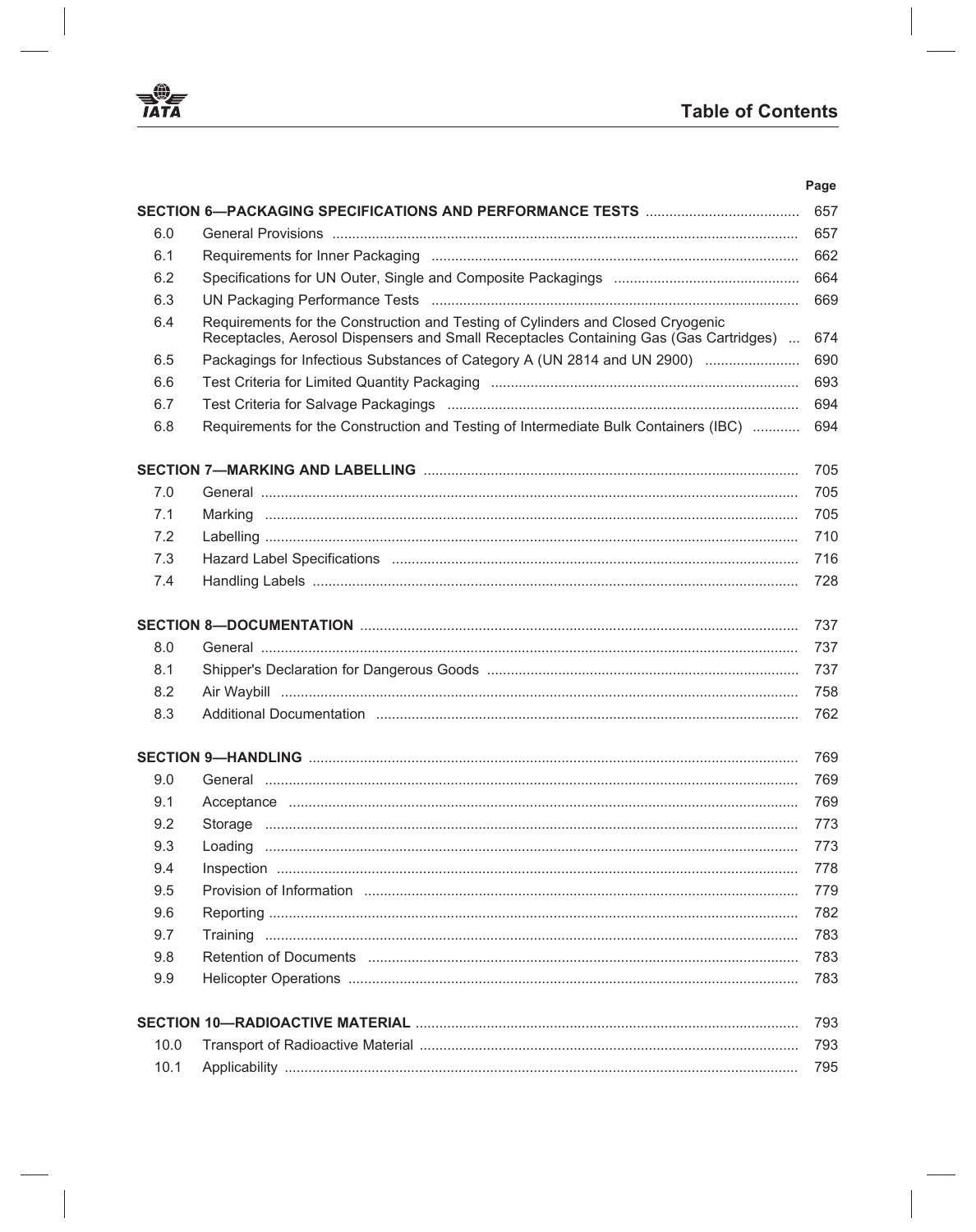|   | Page |
|---|------|
| . | 95   |

| 10.2       |                                                                               | 795 |
|------------|-------------------------------------------------------------------------------|-----|
| 10.3       |                                                                               | 796 |
| 10.4       |                                                                               | 816 |
| 10.5       |                                                                               | 820 |
| 10.6       |                                                                               | 826 |
| 10.7       |                                                                               | 837 |
| 10.8       |                                                                               | 846 |
| 10.9       |                                                                               | 860 |
| 10.10      |                                                                               | 865 |
|            |                                                                               | 873 |
|            |                                                                               | 873 |
|            |                                                                               |     |
|            |                                                                               | 895 |
| B.0        |                                                                               | 895 |
| B.1        |                                                                               | 895 |
| B.2        |                                                                               | 895 |
| <b>B.3</b> |                                                                               | 898 |
| <b>B.4</b> | Globally Harmonized System of Classification and Labelling of Chemicals (GHS) | 900 |
|            |                                                                               | 903 |
| C.1        |                                                                               | 903 |
| C.2        |                                                                               | 905 |
|            |                                                                               | 913 |
| D.0        |                                                                               | 913 |
| D.1        |                                                                               | 918 |
| D.2        |                                                                               | 938 |
|            | APPENDIX E-PACKAGING TESTING FACILITIES, MANUFACTURERS AND SUPPLIERS          | 961 |
| E.0        |                                                                               | 961 |
| E.1        |                                                                               | 961 |
| E.2        |                                                                               | 974 |
| E.3        |                                                                               | 983 |
|            |                                                                               |     |
|            |                                                                               | 985 |
| F.0        |                                                                               | 985 |
| F.1        |                                                                               | 986 |
| F.2        |                                                                               | 987 |
| F.3        |                                                                               | 998 |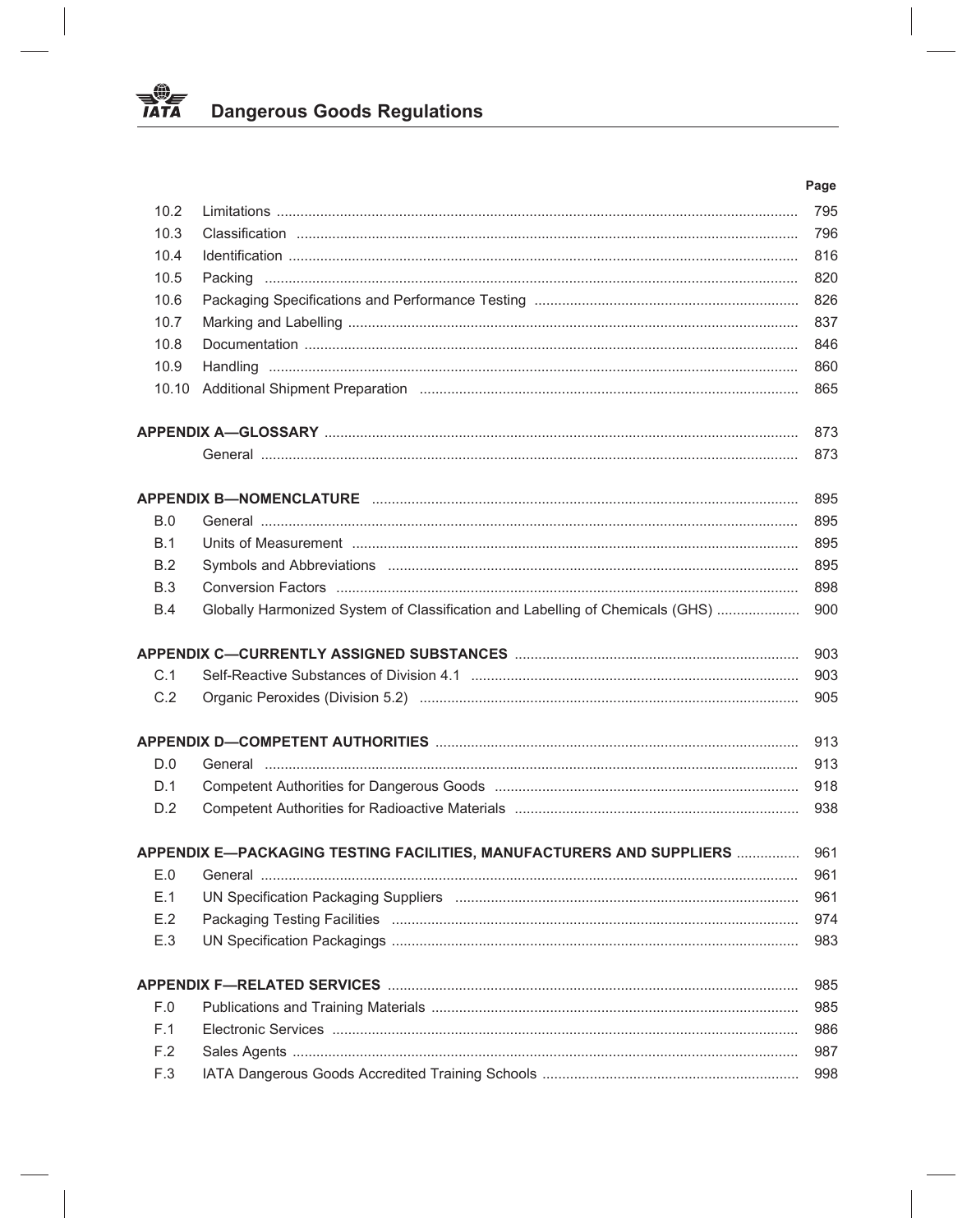

**Page**

| F.4  | IATA Dangerous Goods Accredited Training Schools-Infectious Substances                   | 1016 |  |  |  |  |  |  |  |
|------|------------------------------------------------------------------------------------------|------|--|--|--|--|--|--|--|
| F.5  | IATA Dangerous Goods Accredited Training Schools-Radioactive Materials                   | 1017 |  |  |  |  |  |  |  |
| F.6  | 1033                                                                                     |      |  |  |  |  |  |  |  |
|      |                                                                                          | 1037 |  |  |  |  |  |  |  |
| G.0  |                                                                                          | 1037 |  |  |  |  |  |  |  |
| G.1  |                                                                                          | 1037 |  |  |  |  |  |  |  |
| G.2  |                                                                                          | 1038 |  |  |  |  |  |  |  |
| G.3  | IATA Airline/Operator Dangerous Goods Training Validation Program                        | 1038 |  |  |  |  |  |  |  |
| G.4  |                                                                                          | 1039 |  |  |  |  |  |  |  |
|      | APPENDIX H-DANGEROUS GOODS TRAINING GUIDELINES-COMPETENCY-BASED TRAINING                 | 1041 |  |  |  |  |  |  |  |
| H.0  |                                                                                          | 1041 |  |  |  |  |  |  |  |
| H.1  |                                                                                          | 1041 |  |  |  |  |  |  |  |
| H.2  |                                                                                          | 1041 |  |  |  |  |  |  |  |
| H.3  | Benefits of Competency-Based Training and Assessment for the Safe Transport of Dangerous | 1042 |  |  |  |  |  |  |  |
| H.4  | Roles and Responsibilities in a Competency-Based Approach to Training                    | 1043 |  |  |  |  |  |  |  |
| H.5  | Framework to Implement Competency-Based Training and Assessment Programs for             | 1044 |  |  |  |  |  |  |  |
| H.6  |                                                                                          | 1059 |  |  |  |  |  |  |  |
| H.A  |                                                                                          | 1072 |  |  |  |  |  |  |  |
|      |                                                                                          | 1081 |  |  |  |  |  |  |  |
|      |                                                                                          | 1097 |  |  |  |  |  |  |  |
|      |                                                                                          | 1101 |  |  |  |  |  |  |  |
|      |                                                                                          | 1105 |  |  |  |  |  |  |  |
| 1107 |                                                                                          |      |  |  |  |  |  |  |  |
|      | 2021 ACCEPTANCE CHECKLIST FOR DRY ICE (CARBON DIOXIDE, SOLID) (FOR USE WHEN A            | 1109 |  |  |  |  |  |  |  |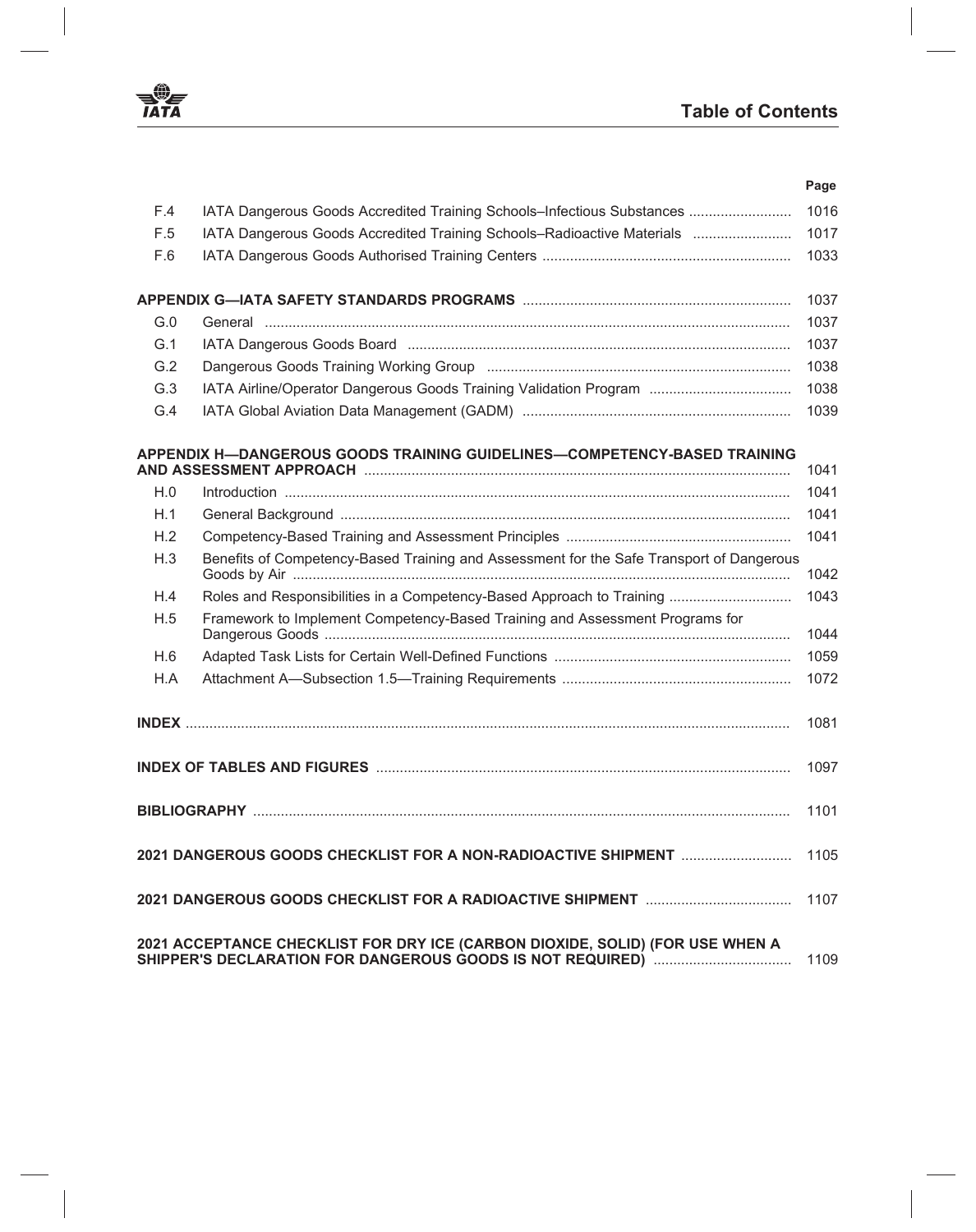

## **TABLE 3.1.B Scheme of Classification of Explosives, Combination of Hazard Division with Compatibility Group (3.1.4.1)**

|                      |      | <b>Compatibility Group</b> |      |      |      |      |      |        |      |        |                   |      |      |             |  |
|----------------------|------|----------------------------|------|------|------|------|------|--------|------|--------|-------------------|------|------|-------------|--|
| Hazard               | A    | в                          | C    | D    | Е    |      | G    | н      | п.   | κ      |                   | N    | s    | $A-S\Sigma$ |  |
| 1.1                  | 1.1A | 1.1B                       | 1.1C | 1.1D | 1.1E | 1.1F | 1.1G |        | 1.1J |        | 1.1L              |      |      | 9           |  |
| 1.2                  |      | 1.2B                       | 1.2C | .2D  | 2E   | 1.2F | 1.2G | 1.2H   | 1.2J | 1.2K   | 1.2L              |      |      | 10          |  |
| 1.3                  |      |                            | 1.3C |      |      | 1.3F | 1.3G | I.3H   | 1.3J | 1.3K   | 1.3L              |      |      | -           |  |
| 1.4                  |      | 1.4B                       | 1.4C | 1.4D | 1.4E | 1.4F | 1.4G |        |      |        |                   |      | 1.4S | ⇁           |  |
| 1.5                  |      |                            |      | .5D  |      |      |      |        |      |        |                   |      |      |             |  |
| 1.6                  |      |                            |      |      |      |      |      |        |      |        |                   | 1.6N |      |             |  |
| $1.1 - 1.6$ $\Sigma$ |      | $\mathbf{r}$               | 4    | 4    | 3    |      | 4    | $\sim$ |      | $\sim$ | $\mathbf{r}$<br>O |      |      | 35          |  |

**3.1.5.0** For additional information regarding classifi-<br>combination or mixture of explosive substances; cation of explosives, see UN Recommendations,<br>2.1.3.1.4, 2.1.3.1.5 and 2.1.3.4.<br>substance including a new type of inner packaging.

**3.1.5.1** Any article or substance having or suspected of<br>
having explosive characteristics must first be considered<br>
for classification in Class 1 in accordance with the<br>
procedures in 3.1.5.2 to 3.1.5.5. Goods are not cl

- **(a)** unless specially authorized, the transport of an ex-
- 
- **(c)** the article or substance has no explosive properties.

**3.1.5.2** The classification of fireworks must be based on **3.1.6 Nomenclature of Explosives**

**3.1.5.3** Any article or substance having or suspected of having explosive characteristics must be considered for classification in Class 1 in accordance with the tests, **3.1.7 Exclusion from Class 1** procedures and criteria prescribed in Section 2.1.3 of the *UN Recommendations on the Transport of Dangerous* **3.1.7.1** The appropriate national authority may exclude Goods, and Part I of the UN Manual of Tests and Criteria. an article or substance from Class 1 by virtue of test Articles and substances classified in Class 1 must be results and the Class 1 definition. assigned to the appropriate division and compatibility **3.1.7.2** Where a substance provisionally accepted into group in accordance with the procedures and criteria in Class 1 is excluded from Class 1 by performing UN Test

**3.1.5.4** Except for substances which are listed by their substance, when meeting the classification criteria or<br>Internal subsection anne in Subsection 4.2–List of Danger- definition for another class or division, should b proper shipping name in Subsection 4.2–List of Danger- definition for another class or division, should be listed in ous Goods, goods must not be offered for transport as the Subsection 4.2–List of Dangerous Goods in that class<br>Class 1 until they have been subjected to the classifi- or division with a special provision restricting it to Class 1 until they have been subjected to the classifi- or division with a special provision reserved.<br>Cation procedure prescribed in this Subsection. In and size of package tested. cation procedure prescribed in this Subsection. In addition, the classification procedure must be undertaken addition, the classification procedure must be undertaken **3.1.7.3** Where a substance is assigned to Class 1 but is before a new product is offered for transport. In this diluted to be excluded from Class 1 by UN Test Series 6,<br>context, a new product is one, which, in the opinion of the this diluted substance (bereafter referred to as a context, a new product is one, which, in the opinion of the this diluted substance (hereafter referred to as a desensi-<br>context, a new product is one, which, involves any of the this diluted substance (hereafter referred t appropriate national authority, involves any of the tized explosive) should be listed in Subsection 4.2–List of<br>Conds with an indication of the bighest

- **3.1.5 Classification of Explosives** (b) a new design of an explosive article or an article containing a new explosive substance or a new
	-

**3.1.5.5** The producer or other applicant for classification plosive substance is forbidden because sensitivity of **3.1.5.5** The producer or other applicant for classification the substance is excessive: of the product must provide adequate information concerning the names and characteristics of all explosive (b) the article or substance comes within the scope of those explosive articles and substances which are those explosive articles and substances which are specifically excluded from Class 1 by the definition of this class;

Definitions for the special terms used in describing explosives may be found in Appendix A.

group in accordance with the procedures and criteria in Class 1 is excluded from Class 1 by performing UN Test<br>Series 6 on a specific type and size of package, this Series 6 on a specific type and size of package, this substance, when meeting the classification criteria or

following:<br>(a) a new explosive substance, or a combination or a concentration which excluded it from Class 1 (see 3.3.1.6 concentration which excluded it from Class 1 (see 3.3.1.6) mixture of explosive substances, which is considered and 3.4.1.3) and if applicable, the concentration below<br>to be significantly different from other combinations which it is no longer deemed subject to these Reguto be significantly different from other combinations which it is no longer deemed subject to these Regu-<br>or mixtures already classified; explosives subject to lations. New solid desensitized explosives subject to these Regulations should be listed in Division 4.1 and new liquid desensitized explosives should be listed in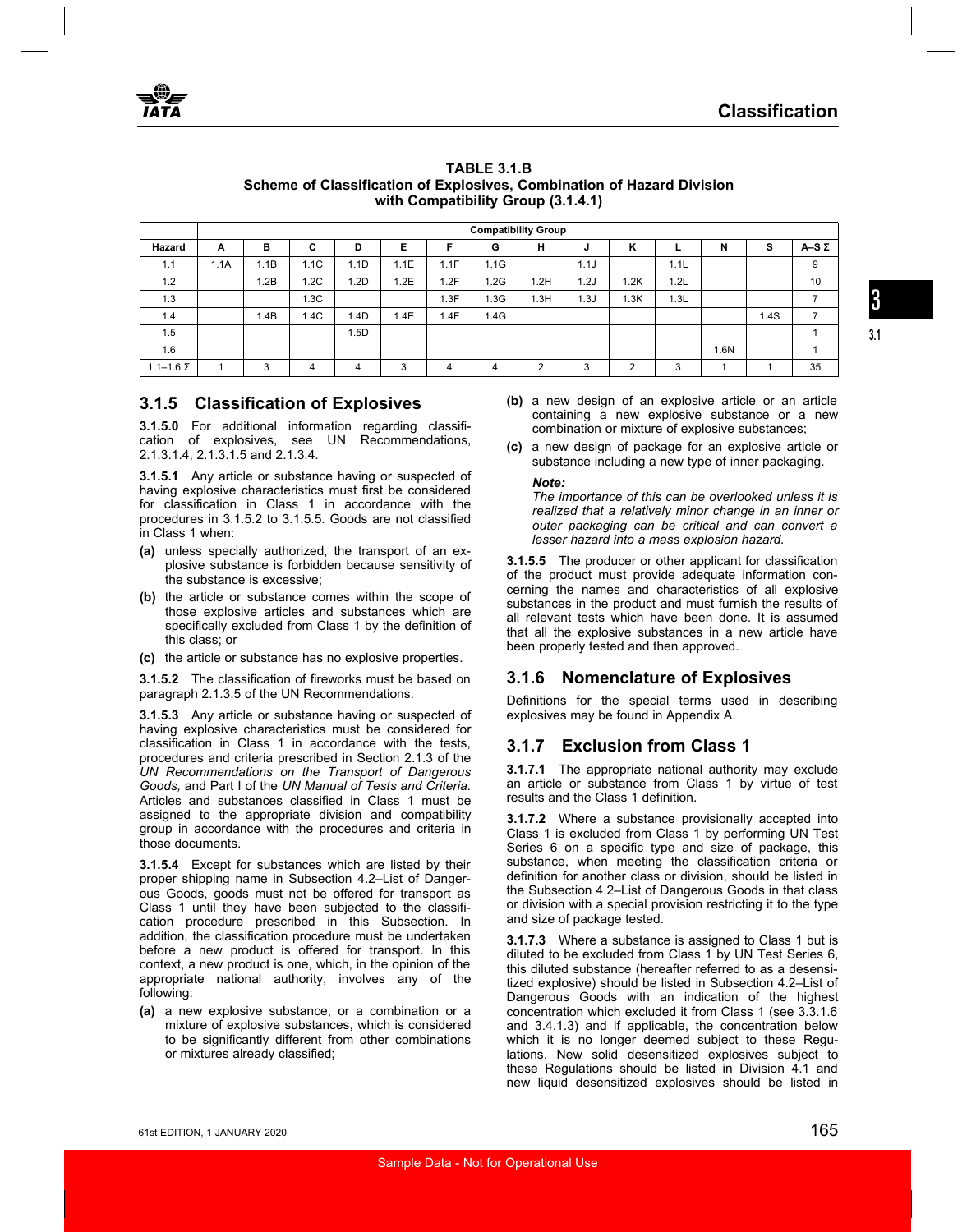criteria or definition for another class or division, the corresponding subsidiary hazards(s) should be assigned **3.1.8.4** Examples of the information that may be pro-<br>to it. vided in the classification documents are as follows:

**3.1.7.4** An article may be excluded from Class 1 when **(a)** the name of the appropriate national authority and three unpackaged articles, each individually activated by the provisions in national legislation under which it is its own means of initiation or ignition or external means to granted its authority;<br>function in the designed mode, meet the following test (b) the model or patient

- Function in the designed mode, meet the following test<br>
criteria:<br>
(a) no external surface has a temperature of more than<br>
65°C. A momentary spike in temperature up to 200°C<br>
is acceptable;<br>
3.1<br>
3.1<br>
3.1<br>
3.4<br>
3.4<br>
3.4<br>
3
	- (b) no rupture or fragmentation of the external casing or<br>
	movement of the article or detached parts thereof of<br>
	move than 1 m in any direction;<br>
	more than 1 m in any direction;<br>
	any company registration which uniquely ide

*Where the integrity of the article may be affected in* legislation; *the event of an external fire these criteria must be* **(e)** the name under which the explosives will be placed *examined by a fire test, such as described in* onto the market or otherwise supplied for transport;

- distance of 1 m;
- **(d)** no flash or flame capable of igniting a material such **(g)** where appropriate, the maximum net explosive mass as a sheet of 80  $\pm$ 10 g/m<sup>2</sup> paper in contact with the of the package or article;<br>article: and
- equipped with appropriately sized blow out panels is  $\frac{1}{1}$  is clearly visible; reduced more than 50% as measured by a calibrated  $\frac{1}{1}$  where eaterly in required more than 50% as measured by a calibrated<br>
light (lux) meter or radiometer located 1 m from a<br>
constant light source located at the midpoint on<br>
constant light source located at the midpoint on<br>
opposite walls. Th Density Testing in ISO 5659-1 and the general guidance on the Photometric System described in  $\qquad \qquad -$  intermediate packagings; Section 7.5 in ISO 5659-2 may be used or similar  $\overline{a}$  – outer packagings.<br>optical density measurement methods designed to  $\overline{a}$  and the international optical density measurement methods designed to<br>accomplish the same purpose may also be em-<br>ployed. A suitable hood cover surrounding the back<br>and sides of the light meter must be used to minimize<br>effects of scattered or l effects of scattered or leaking light not emitted<br>directly from the source.<br>**(k)** the name and address of the person in law who

- **1.** If during the tests addressing criteria (a), (b), (c) and body corporate under national legislation;<br>(d) no or very little smoke is observed the test (l) any additional information regarding the
- *2. The appropriate national authority may require test-*<br>*ing in packaged form if it is determined that, as*

## the List of Dangerous Goods, etc.; **3.1.8 Classification Documentation (n)** any special conditions or limitations that the appropri-

article or substance into Class 1 should confirm with the safety for transport of the explosives, the communi-<br>applicant that classification in writing.

document may be in any form and may consist of more the appropriate document may be in any form and may consist of more than one to be appropriate. than one page, provided pages are numbered consecutively. The document should have a unique reference.

Class 3. When the desensitized explosive meets the **3.1.8.3** The information provided must be easy to ident-<br>criteria or definition for another class or division, the ify, legible and durable.

- 
- 
- 
- **Note: Company or other body corporate under national company or other body corporate under national** 
	-
- ISO 12097-3.<br>**(f)** the proper shipping name, UN number, class, hazard **(d)** no audible report exceeding 135 dB(C) peak at a division and corresponding compatibility group of the division and corresponding compatibility group of the explosives;
	-
- article; and **(h)** the name, signature, stamp, seal or other identifi-<br>**(e)** no production of smoke, fumes or dust in such eartion of the person authorised by the appropriate cation of the person authorised by the appropriate quantities that the visibility in a 1  $m<sup>3</sup>$  chamber national authority to issue the classification document
	- -
		-
		-
	-
- manufactured the explosives and any company regis-*Notes:* tration which uniquely identifies a company or other
	- *(d) no or very little smoke is observed the test* **(l)** any additional information regarding the applicable *described in (e) may be waived.* packing instruction and special packing provisions
	- my in packaged for transport, the article may pose a<br>greater hazard. The article may pose a<br>greater hazard. analogy with classified explosive, by definition from
- **3.1.8.1** An appropriate national authority assigning an ate national authority has identified as relevant to the cation of the hazard and international transport;
- **(b)** the expiry date of the classification **3.1.8.2** An appropriate national authority considers document may be in any form and may consist of more where the appropriate national authority considers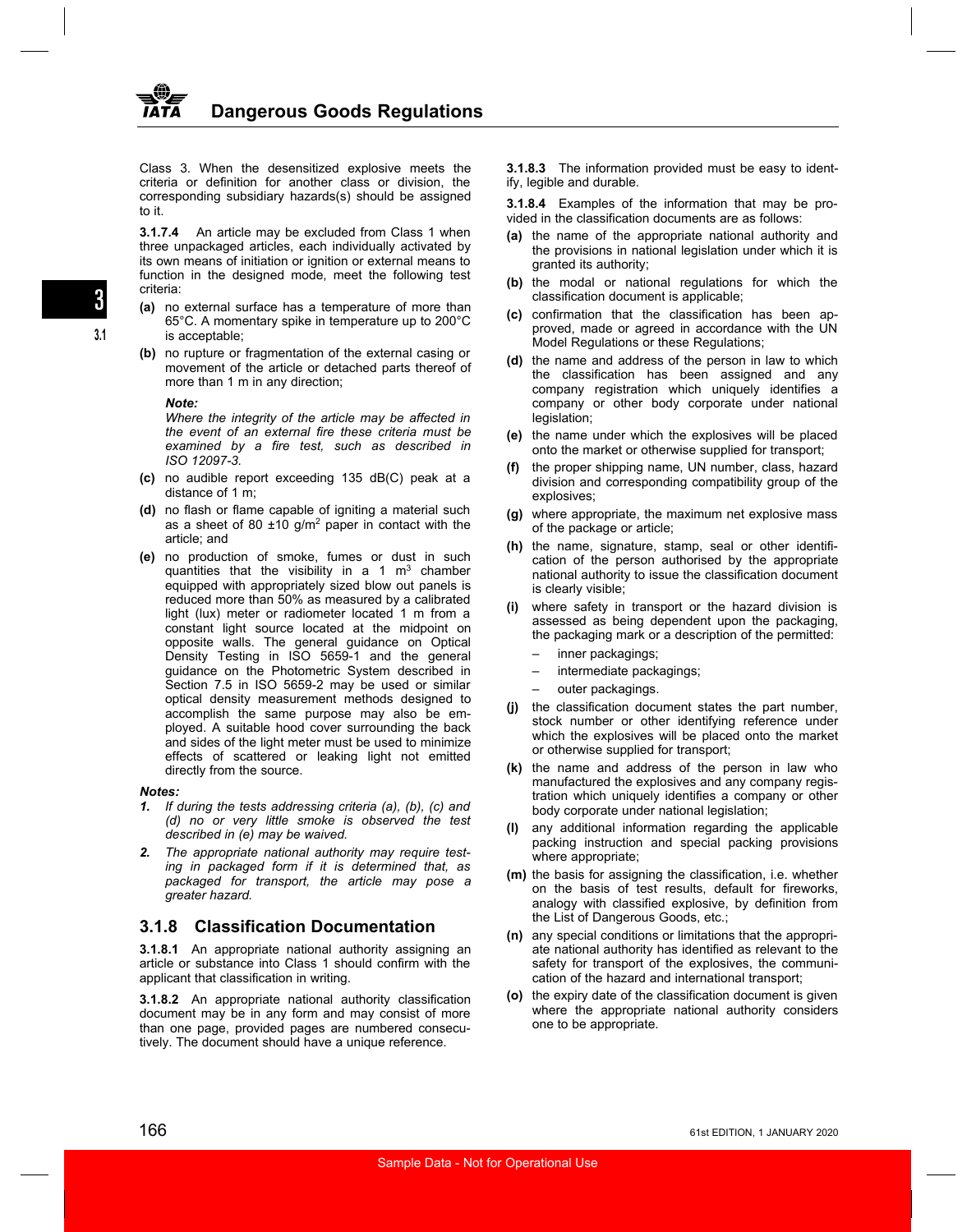or under what conditions, the shipper and/or operator **(b)** pesticide entries, for Class 3 and Division 6.1;<br>must consult an appropriate national authority.<br>**(c)** general entries covering a group of substar

name for the anhydrous substance.

main generic entries, grouped by hazard class or division. "" symbol must be supplemented with the technical or Within each hazard class or division the names are chemical group name, see 4.1.2.1(d). The most specific placed into three groups, where appropriate, as follows: proper shipping name must always be used.

**(a)** specific entries covering a group of substances or articles of a particular chemical or technical nature;

- 
- must consult an appropriate national authority. **(c)** general entries covering a group of substances or<br>**(f)** Hydrates may be included under the proper shipping anticles having one or more general dangerous articles having one or more general dangerous properties.

**4.1.2.2** Table 4.1.A lists all the n.o.s. entries and the Generic or n.o.s. proper shipping names followed by a

**TABLE 4.1.A List of Generic and n.o.s. Proper Shipping Names (4.1.2.2)** 4

| <b>Class or Division</b> | <b>Subsidiary</b><br>Hazard | UN or ID<br>No. | <b>Proper Shipping Names</b><br>(Note: The $\star$ is not part of the proper shipping name.) |  |  |  |  |  |
|--------------------------|-----------------------------|-----------------|----------------------------------------------------------------------------------------------|--|--|--|--|--|
| Class 1                  |                             |                 |                                                                                              |  |  |  |  |  |
| 1                        |                             | 0190            | <b>Samples, explosive <math>\star</math></b> other than initiating explosive                 |  |  |  |  |  |
| Division 1.1             |                             |                 |                                                                                              |  |  |  |  |  |
| 1.1L                     |                             | 0354            | Articles, explosive, n.o.s.★                                                                 |  |  |  |  |  |
| 1.1C                     |                             | 0462            | Articles, explosive, n.o.s.★                                                                 |  |  |  |  |  |
| 1.1D                     |                             | 0463            | Articles, explosive, n.o.s.★                                                                 |  |  |  |  |  |
| 1.1E                     |                             | 0464            | Articles, explosive, n.o.s.★                                                                 |  |  |  |  |  |
| 1.1F                     |                             | 0465            | Articles, explosive, n.o.s.★                                                                 |  |  |  |  |  |
| 1.1.B                    |                             | 0461            | Components, explosive train, n.o.s. ★                                                        |  |  |  |  |  |
| 1.1C                     |                             | 0497            | Propellant, liquid                                                                           |  |  |  |  |  |
| 1.1C                     |                             | 0498            | Propellant, solid                                                                            |  |  |  |  |  |
| 1.1.L                    |                             | 0357            | Substances, explosive, n.o.s. ★                                                              |  |  |  |  |  |
| 1.1A                     |                             | 0473            | Substances, explosive, n.o.s. ★                                                              |  |  |  |  |  |
| 1.1C                     |                             | 0474            | Substances, explosive, n.o.s. ★                                                              |  |  |  |  |  |
| 1.1D                     |                             | 0475            | Substances, explosive, n.o.s. ★                                                              |  |  |  |  |  |
| 1.1G                     |                             | 0476            | Substances, explosive, n.o.s. ★                                                              |  |  |  |  |  |
| Division 1.2             |                             |                 |                                                                                              |  |  |  |  |  |
| 1.2K                     | 6.1                         | 0020            | <b>Ammunition, toxic</b> ★ with burster, expelling charge or propelling<br>charge            |  |  |  |  |  |
| 1.2L                     |                             | 0355            | Articles, explosive, n.o.s.★                                                                 |  |  |  |  |  |
| 1.2C                     |                             | 0466            | Articles, explosive, n.o.s.★                                                                 |  |  |  |  |  |
| 1.2D                     |                             | 0467            | Articles, explosive, n.o.s.★                                                                 |  |  |  |  |  |
| 1.2E                     |                             | 0468            | Articles, explosive, n.o.s.★                                                                 |  |  |  |  |  |
| 1.2F                     |                             | 0469            | Articles, explosive, n.o.s.★                                                                 |  |  |  |  |  |
| 1.2B                     |                             | 0382            | Components, explosive train, n.o.s. ★                                                        |  |  |  |  |  |
| 1.2L                     |                             | 0248            | Contrivances, water-activated * with burster, expelling charge or<br>propelling charge       |  |  |  |  |  |
| 1.2L                     |                             | 0358            | Substances, explosive, n.o.s. ★                                                              |  |  |  |  |  |
| Division 1.3             |                             |                 |                                                                                              |  |  |  |  |  |
| 1.3K                     | 6.1                         | 0021            | Ammunition, toxic★ with burster, expelling charge or propelling<br>charge                    |  |  |  |  |  |
| 1.3L                     |                             | 0356            | Articles, explosive, n.o.s.★                                                                 |  |  |  |  |  |
| 1.3C                     |                             | 0470            | Articles, explosive, n.o.s.★                                                                 |  |  |  |  |  |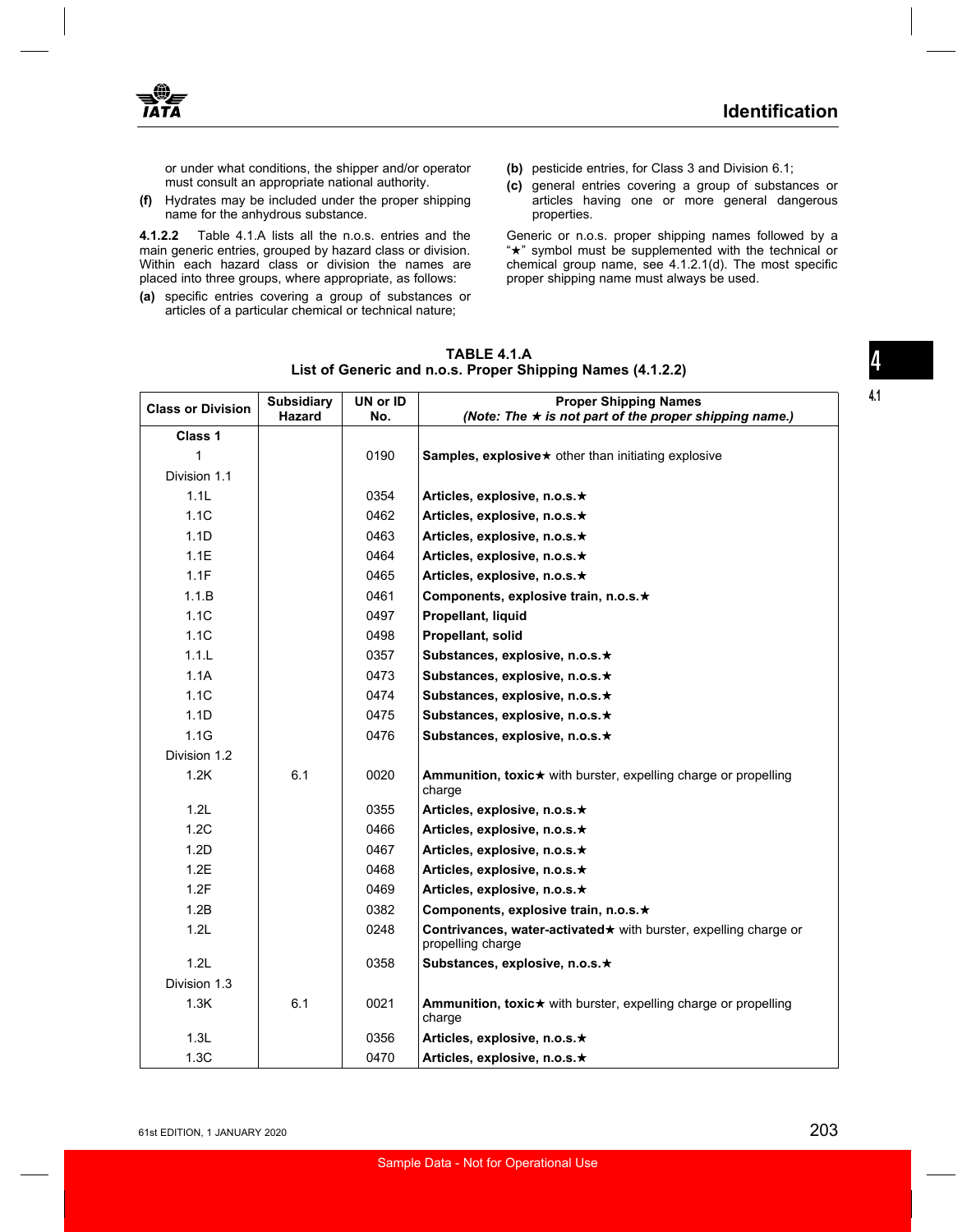

**TABLE 4.1.A List of Generic and n.o.s. Proper Shipping Names (4.1.2.2)** *(continued)*

|     | <b>Class or Division</b> | <b>Subsidiary</b><br>Hazard | UN or ID<br>No. | <b>Proper Shipping Names</b><br>(Note: The $\star$ is not part of the proper shipping name.) |  |  |  |  |  |  |
|-----|--------------------------|-----------------------------|-----------------|----------------------------------------------------------------------------------------------|--|--|--|--|--|--|
|     | 1.3L                     |                             | 0249            | Contrivances, water-activated * with burster, expelling charge or<br>propelling charge       |  |  |  |  |  |  |
|     | 1.3C                     |                             | 0132            | Deflagrating metal salts of aromatic nitro-derivatives, n.o.s.                               |  |  |  |  |  |  |
|     | 1.3C                     |                             | 0495            | Propellant, liquid                                                                           |  |  |  |  |  |  |
|     | 1.3C                     |                             | 0499            | Propellant, solid                                                                            |  |  |  |  |  |  |
|     | 1.3L                     |                             | 0359            | Substances, explosive, n.o.s. ★                                                              |  |  |  |  |  |  |
| 4   | 1.3C                     |                             | 0477            | Substances, explosive, n.o.s. ★                                                              |  |  |  |  |  |  |
|     | 1.3G                     |                             | 0478            | Substances, explosive, n.o.s. ★                                                              |  |  |  |  |  |  |
| 4.1 | Division 1.4             |                             |                 |                                                                                              |  |  |  |  |  |  |
|     | 1.4S                     |                             | 0349            | Articles, explosive, n.o.s.★                                                                 |  |  |  |  |  |  |
|     | 1.4B                     |                             | 0350            | Articles, explosive, n.o.s.★                                                                 |  |  |  |  |  |  |
|     | 1.4C                     |                             | 0351            | Articles, explosive, n.o.s.★                                                                 |  |  |  |  |  |  |
|     | 1.4D                     |                             | 0352            | Articles, explosive, n.o.s.★                                                                 |  |  |  |  |  |  |
|     | 1.4G                     |                             | 0353            | Articles, explosive, n.o.s.★                                                                 |  |  |  |  |  |  |
|     | 1.4E                     |                             | 0471            | Articles, explosive, n.o.s.★                                                                 |  |  |  |  |  |  |
|     | 1.4F                     |                             | 0472            | Articles, explosive, n.o.s.★                                                                 |  |  |  |  |  |  |
|     | 1.4B                     |                             | 0383            | Components, explosive train, n.o.s.★                                                         |  |  |  |  |  |  |
|     | 1.4S                     |                             | 0384            | Components, explosive train, n.o.s. ★                                                        |  |  |  |  |  |  |
|     | 1.4C                     |                             | 0501            | Propellant, solid                                                                            |  |  |  |  |  |  |
|     | 1.4C                     |                             | 0479            | Substances, explosive, n.o.s. ★                                                              |  |  |  |  |  |  |
|     | 1.4D                     |                             | 0480            | Substances, explosive, n.o.s. ★                                                              |  |  |  |  |  |  |
|     | 1.4S                     |                             | 0481            | Substances, explosive, n.o.s. *                                                              |  |  |  |  |  |  |
|     | 1.4G                     |                             | 0485            | Substances, explosive, n.o.s. ★                                                              |  |  |  |  |  |  |
|     | Division 1.5             |                             |                 |                                                                                              |  |  |  |  |  |  |
|     | 1.5D                     |                             | 0482            | Substances, E.V.I., n.o.s. ★                                                                 |  |  |  |  |  |  |
|     | 1.5D                     |                             | 0482            | Substances, explosive, very insensitive, n.o.s.★                                             |  |  |  |  |  |  |
|     | Division 1.6             |                             |                 |                                                                                              |  |  |  |  |  |  |
|     | 1.6N                     |                             | 0486            | Articles, E.E.I.                                                                             |  |  |  |  |  |  |
|     | 1.6N                     |                             | 0486            | Articles, explosive, extremely insensitive                                                   |  |  |  |  |  |  |
|     | Class 2                  |                             |                 |                                                                                              |  |  |  |  |  |  |
|     | Division 2.1             |                             |                 |                                                                                              |  |  |  |  |  |  |
|     | Specific entries         |                             |                 |                                                                                              |  |  |  |  |  |  |
|     | 2.1                      |                             | 1964            | Hydrocarbon gas mixture, compressed, n.o.s.★                                                 |  |  |  |  |  |  |
|     | 2.1                      |                             | 1965            | Hydrocarbon gas mixture, liquefied, n.o.s. ★                                                 |  |  |  |  |  |  |
|     | 2.1                      |                             | 3354            | Insecticide gas, flammable, n.o.s. ★                                                         |  |  |  |  |  |  |
|     | General entries          |                             |                 |                                                                                              |  |  |  |  |  |  |
|     | 2.1                      |                             | 3510            | Adsorbed gas, flammable, n.o.s. ★                                                            |  |  |  |  |  |  |
|     | 2.1                      |                             | 1950            | Aerosols, flammable                                                                          |  |  |  |  |  |  |
|     | 2.1                      | See SP<br>A806              | 3537            | Articles containing flammable gas, n.o.s. ★                                                  |  |  |  |  |  |  |
|     | 2.1                      |                             | 3501            | Chemical under pressure, flammable, n.o.s.★                                                  |  |  |  |  |  |  |
|     | 2.1                      | 8                           | 3505            | Chemical under pressure, flammable, corrosive, n.o.s. ★                                      |  |  |  |  |  |  |
|     | 2.1                      | 6.1                         | 3504            | Chemical under pressure, flammable, toxic, n.o.s. *                                          |  |  |  |  |  |  |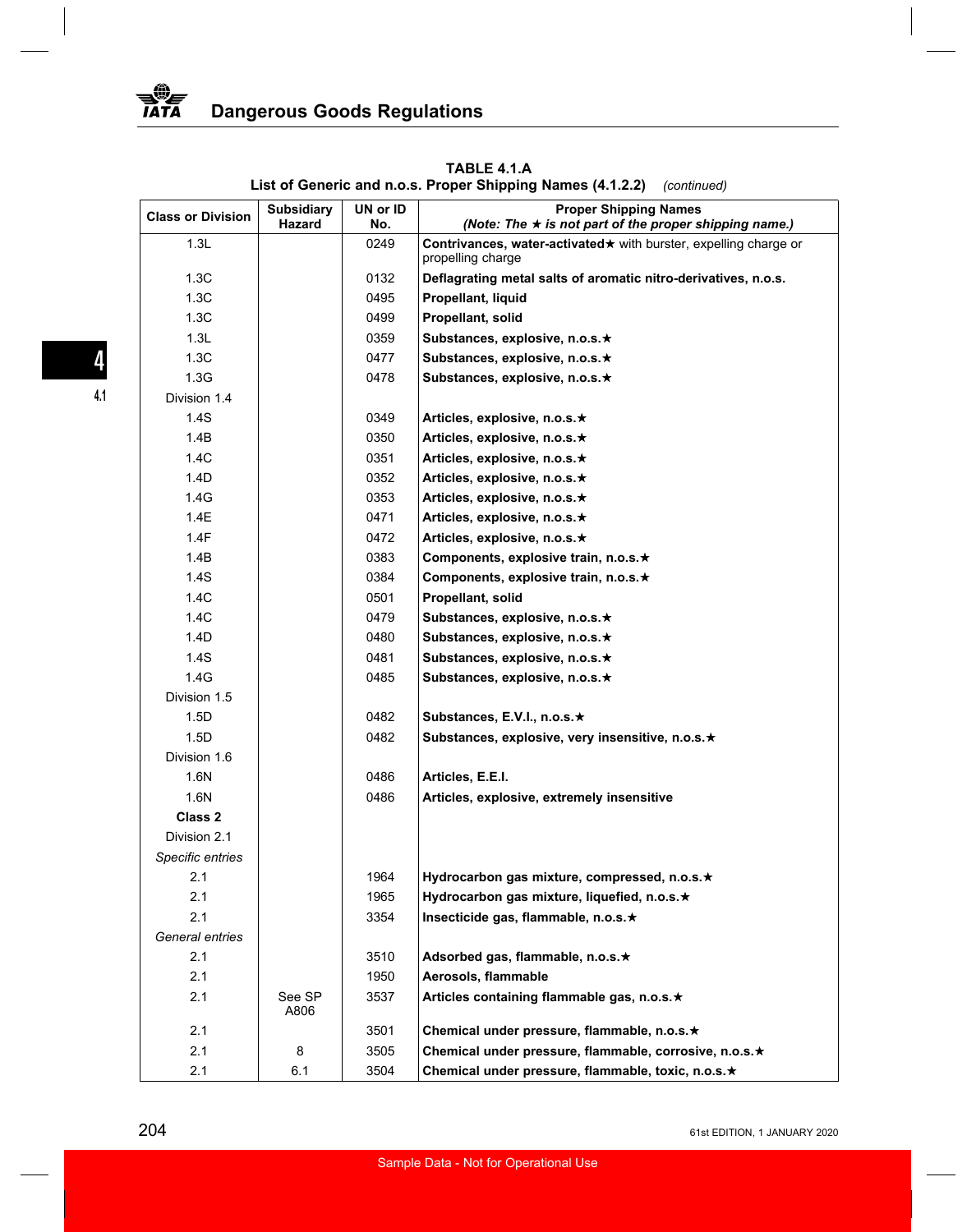## **4.2 List of Dangerous Goods**

|   |               |                                                                                                                                                                               |                         |                              |                          |                  |             | Passenger and<br><b>Cargo Aircraft</b> |              |                           |             | Cargo<br><b>Aircraft Only</b> |                    |                    |
|---|---------------|-------------------------------------------------------------------------------------------------------------------------------------------------------------------------------|-------------------------|------------------------------|--------------------------|------------------|-------------|----------------------------------------|--------------|---------------------------|-------------|-------------------------------|--------------------|--------------------|
|   |               |                                                                                                                                                                               | Class<br>or             |                              |                          |                  | Ltd Qty     |                                        |              |                           |             |                               |                    |                    |
|   | UN/<br>ID no. | <b>Proper Shipping</b><br>Name/Description                                                                                                                                    | Div.<br>(Sub<br>Hazard) | Hazard<br>Label(s)           | PG                       | EQ<br>see<br>2.6 | Pkg<br>Inst | <b>Max Net</b><br>Qty/Pkg              | Pkg<br>Inst  | <b>Max Net</b><br>Qty/Pkg | Pkg<br>Inst | <b>Max Net</b><br>Qty/Pkg     | S.P.<br>see<br>4.4 | <b>ERG</b><br>Code |
|   | А             | в                                                                                                                                                                             | c                       | D                            | Е                        | F                | G           | н                                      | $\mathbf{L}$ | J                         | κ           | L                             | M                  | N                  |
|   |               | Accellerene, see p-Nitrosodimethylaniline (UN 1369)                                                                                                                           |                         |                              |                          |                  |             |                                        |              |                           |             |                               |                    |                    |
|   |               | Accumulators, electric, see Batteries, wet, filled with<br>acid † (UN 2794) or Batteries, wet, filled with alkali †<br>(UN 2795) or Batteries, wet, non-spillable † (UN 2800) |                         |                              |                          |                  |             |                                        |              |                           |             |                               |                    |                    |
| A |               | Accumulators, pressurized, hydraulic (containing non-<br>flammable gas), see Articles, pressurized, hydraulic<br>(UN 3164)                                                    |                         |                              |                          |                  |             |                                        |              |                           |             |                               |                    |                    |
|   |               | Accumulators, pressurized, pneumatic (containing non-<br>flammable gas), see Articles, pressurized, pneumatic<br>(UN 3164)                                                    |                         |                              |                          |                  |             |                                        |              |                           |             |                               |                    |                    |
|   | 1088          | Acetal                                                                                                                                                                        | 3                       | Flamm. liquid                | Ш                        | E <sub>2</sub>   | Y341        | 1 <sub>L</sub>                         | 353          | 5 L                       | 364         | 60L                           |                    | ЗН                 |
|   | 1089          | Acetaldehyde                                                                                                                                                                  | 3                       | Flamm. liquid                | $\overline{\phantom{a}}$ | E0               |             | Forbidden                              |              | Forbidden                 | 361         | 30L                           | A <sub>1</sub>     | ЗН                 |
|   | 1841          | Acetaldehyde ammonia                                                                                                                                                          | 9                       | Miscellaneous                | Ш                        | E <sub>1</sub>   |             | Forbidden                              | 956          | 200 kg                    | 956         | 200 kg                        |                    | 9L                 |
|   | 2332          | Acetaldehyde oxime                                                                                                                                                            | 3                       | Flamm. liquid                | Ш                        | E <sub>1</sub>   | Y344        | 10L                                    | 355          | 60 L                      | 366         | 220L                          |                    | ЗL                 |
|   | 2789          | Acetic acid, glacial                                                                                                                                                          | 8(3)                    | Corrosive<br>& Flamm. liquid | $\mathbf{H}$             | E <sub>2</sub>   | Y840        | 0.5L                                   | 851          | 1 <sub>L</sub>            | 855         | 30 L                          |                    | 8F                 |
|   | 2790          | Acetic acid solution<br>more than 10% but less than 50% acid, by weight                                                                                                       | 8                       | Corrosive                    | Ш                        | E <sub>1</sub>   | Y841        | 1 L                                    | 852          | 5 L                       | 856         | 60 L                          | A803               | 8L                 |
|   | 2789          | Acetic acid solution<br>more than 80% acid, by weight                                                                                                                         | 8(3)                    | Corrosive<br>& Flamm. liquid | Ш                        | E <sub>2</sub>   | Y840        | 0.5L                                   | 851          | 1 L                       | 855         | 30 L                          |                    | 8F                 |
|   | 2790          | Acetic acid solution<br>not less than 50% but not more than 80% acid, by weight                                                                                               | 8                       | Corrosive                    | Ш                        | E <sub>2</sub>   | Y840        | 0.5L                                   | 851          | 1 <sub>L</sub>            | 855         | 30 L                          |                    | 8L                 |
|   | 1715          | Acetic anhydride                                                                                                                                                              | 8(3)                    | Corrosive<br>& Flamm. liquid | $\mathbf{I}$             | E <sub>2</sub>   | Y840        | 0.5L                                   | 851          | 1 <sub>L</sub>            | 855         | 30L                           |                    | 8F                 |
|   |               | Acetic oxide, see Acetic anhydride (UN 1715)                                                                                                                                  |                         |                              |                          |                  |             |                                        |              |                           |             |                               |                    |                    |
|   |               | Acetoin, see Acetyl methyl carbinol (UN 2621)                                                                                                                                 |                         |                              |                          |                  |             |                                        |              |                           |             |                               |                    |                    |
|   | 1090          | Acetone                                                                                                                                                                       | 3                       | Flamm. liquid                | Ш                        | E <sub>2</sub>   | Y341        | 1 <sub>L</sub>                         | 353          | 5 L                       | 364         | 60 L                          |                    | ЗН                 |
|   | 1541          | Acetone cyanohydrin, stabilized                                                                                                                                               | 6.1                     |                              |                          |                  |             | Forbidden                              |              | Forbidden                 |             | Forbidden                     | A <sub>2</sub>     | 6L                 |
|   | 1091          | Acetone oils                                                                                                                                                                  | 3                       | Flamm. liquid                | Ш                        | E <sub>2</sub>   | Y341        | 1 L                                    | 353          | 5 L                       | 364         | 60 L                          |                    | ЗL                 |
|   |               | 1648 Acetonitrile                                                                                                                                                             | 3                       | Flamm. liquid                | Ш                        | E <sub>2</sub>   | Y341        | 1 L                                    | 353          | 5 L                       | 364         | 60 L                          |                    | ЗL                 |
|   |               | 1716 Acetyl bromide                                                                                                                                                           | 8                       | Corrosive                    | H.                       | E <sub>2</sub>   | Y840        | 0.5L                                   | 851          | 1 <sub>L</sub>            | 855         | 30L                           |                    | 8L                 |
|   | 1717          | <b>Acetyl chloride</b>                                                                                                                                                        | 3(8)                    | Flamm. liquid<br>& Corrosive | Ш                        | E <sub>2</sub>   | Y340        | 0.5L                                   | 352          | 1 <sub>L</sub>            | 363         | 5L                            |                    | ЗC                 |
|   |               | Acetyl cyclohexanesulphonyl peroxide, more than 82%, wetted with less than 12% water                                                                                          |                         |                              |                          |                  |             | Forbidden                              |              | Forbidden                 |             | Forbidden                     |                    |                    |
|   |               | Acetylene dichloride, see 1,2-Dichloroethylene (UN 1150)                                                                                                                      |                         |                              |                          |                  |             |                                        |              |                           |             |                               |                    |                    |
|   | 1001          | Acetylene, dissolved                                                                                                                                                          | 2.1                     | Flamm. gas                   |                          | E <sub>0</sub>   |             | Forbidden                              |              | Forbidden                 | 200         | 15 kg                         | A <sub>1</sub>     | 10L                |
|   |               | Acetylene (liquefied)                                                                                                                                                         |                         |                              |                          |                  |             | Forbidden                              |              | Forbidden                 |             | Forbidden                     |                    |                    |
|   |               | Acetylene silver nitrate                                                                                                                                                      |                         |                              |                          |                  |             | Forbidden                              |              | Forbidden                 |             | Forbidden                     |                    |                    |
|   |               | 3374 Acetylene, solvent free                                                                                                                                                  | 2.1                     | Flamm. gas                   |                          | E <sub>0</sub>   |             | Forbidden                              |              | Forbidden                 | 200         | 15 kg                         | A1                 | 10L                |
|   |               | Acetylene tetrabromide, see Tetrabromoethane<br>(UN 2504)                                                                                                                     |                         |                              |                          |                  |             |                                        |              |                           |             |                               |                    |                    |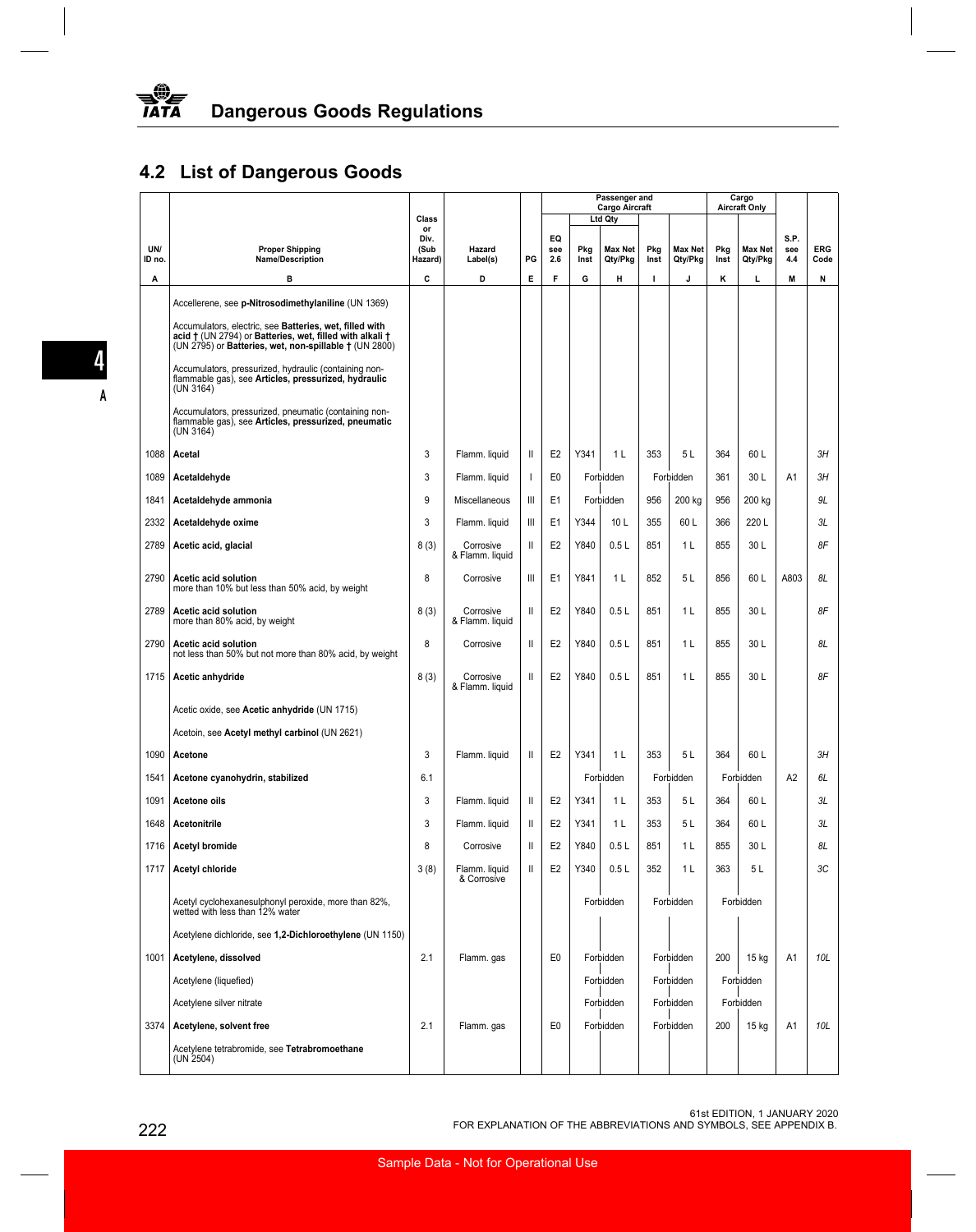|               |                                                                                                                                                              |                         |                              |        |                                        |                | Passenger and<br><b>Cargo Aircraft</b> |                   |                               |                   | Cargo<br><b>Aircraft Only</b> |                    |                    |  |
|---------------|--------------------------------------------------------------------------------------------------------------------------------------------------------------|-------------------------|------------------------------|--------|----------------------------------------|----------------|----------------------------------------|-------------------|-------------------------------|-------------------|-------------------------------|--------------------|--------------------|--|
|               |                                                                                                                                                              | Class<br>or             |                              |        |                                        | <b>Ltd Oty</b> |                                        |                   |                               |                   |                               |                    |                    |  |
| UN/<br>ID no. | <b>Proper Shipping</b><br>Name/Description                                                                                                                   | Div.<br>(Sub<br>Hazard) | Hazard<br>Label(s)           | PG     | EQ<br>see<br>2.6                       | Pkg<br>Inst    | <b>Max Net</b><br>Qty/Pkg              | Pkg<br>Inst       | <b>Max Net</b><br>Qty/Pkg     | Pkg<br>Inst       | <b>Max Net</b><br>Qty/Pkg     | S.P.<br>see<br>4.4 | <b>ERG</b><br>Code |  |
| А             | В                                                                                                                                                            | С                       | D                            | Е      | F                                      | G              | н                                      | п                 | J                             | κ                 | L                             | M                  | N                  |  |
|               | Acetylene tetrachloride, see 1,1,2,2-Tetrachloroethane<br>(UN 1702)                                                                                          |                         |                              |        |                                        |                |                                        |                   |                               |                   |                               |                    |                    |  |
| 1898          | <b>Acetyl iodide</b>                                                                                                                                         | 8                       | Corrosive                    | Ш      | E <sub>2</sub>                         | Y840           | 0.5L                                   | 851               | 1 <sub>L</sub>                | 855               | 30 L                          |                    | 8L                 |  |
| 2621          | Acetyl methyl carbinol                                                                                                                                       | 3                       | Flamm. liquid                | Ш      | E1                                     | Y344           | 10L                                    | 355               | 60 L                          | 366               | 220 L                         |                    | ЗL                 |  |
|               | Acetyl oxide, see Acetic anhydride (UN 1715)                                                                                                                 |                         |                              |        |                                        |                |                                        |                   |                               |                   |                               |                    |                    |  |
|               | Acid butyl phosphate, see Butyl acid phosphate<br>(UN 1718)                                                                                                  |                         |                              |        |                                        |                |                                        |                   |                               |                   |                               |                    |                    |  |
|               | Acid, liquid, n.o.s., see Corrosive liquid, acidic,<br>inorganic, n.o.s. $\star$ (UN 3264) or Corrosive liquid,<br>acidic, organic, n.o.s. $\star$ (UN 3265) |                         |                              |        |                                        |                |                                        |                   |                               |                   |                               |                    |                    |  |
|               | Acid mixture, hydrofluoric and sulphuric, see Hydrofluoric<br>acid and sulphuric acid mixture (UN 1786)                                                      |                         |                              |        |                                        |                |                                        |                   |                               |                   |                               |                    |                    |  |
|               | Acid mixture, nitrating acid, see Nitrating acid mixture †<br>(UN 1796)                                                                                      |                         |                              |        |                                        |                |                                        |                   |                               |                   |                               |                    |                    |  |
|               | Acid mixture, spent, nitrating acid, see Nitrating acid<br>mixture, spent (UN 1826)                                                                          |                         |                              |        |                                        |                |                                        |                   |                               |                   |                               |                    |                    |  |
|               | Acid, picric, see Picric acid (UN 0154) or Trinitrophenol<br>(UN 0154)                                                                                       |                         |                              |        |                                        |                |                                        |                   |                               |                   |                               |                    |                    |  |
|               | Acid potassium sulphate, see Potassium hydrogen<br>sulphate (UN 2509)                                                                                        |                         |                              |        |                                        |                |                                        |                   |                               |                   |                               |                    |                    |  |
|               | Acid, sludge, see Sludge acid † (UN 1906)                                                                                                                    |                         |                              |        |                                        |                |                                        |                   |                               |                   |                               |                    |                    |  |
|               | Acraldehyde, stabilized, see Acrolein, stabilized<br>(UN 1092)                                                                                               |                         |                              |        |                                        |                |                                        |                   |                               |                   |                               |                    |                    |  |
|               | 2713 Acridine                                                                                                                                                | 6.1                     | Toxic                        | Ш      | E <sub>1</sub>                         | Y645           | 10 kg                                  | 670               | 100 kg                        | 677               | 200 kg                        |                    | 6L                 |  |
| 2607          | Acrolein dimer, stabilized                                                                                                                                   | 3                       | Flamm. liquid                | Ш      | E1                                     | Y344           | 10 <sub>L</sub>                        | 355               | 60 L                          | 366               | 220 L                         | A209               | ЗL                 |  |
|               | Acrolein dimer, unstabilized                                                                                                                                 |                         |                              |        |                                        |                | Forbidden                              |                   | Forbidden                     |                   | Forbidden                     |                    |                    |  |
|               | 1092 Acrolein, stabilized                                                                                                                                    | 6.1(3)                  |                              |        |                                        |                | Forbidden                              |                   | Forbidden                     |                   | Forbidden                     | A209               | 6H                 |  |
|               | Acrolein, unstabilized                                                                                                                                       |                         |                              |        |                                        |                | Forbidden                              |                   | Forbidden                     |                   | Forbidden                     |                    |                    |  |
| 2074          | Acrylamide, solid                                                                                                                                            | 6.1                     | Toxic                        | Ш      | E1                                     | Y645           | 10 kg                                  | 670               | 100 kg                        | 677               | 200 kg                        |                    | 6L                 |  |
|               | 3426 Acrylamide solution                                                                                                                                     | 6.1                     | Toxic                        | Ш      | E <sub>1</sub>                         | Y642           | 2L                                     | 655               | 60 L                          | 663               | 220L                          | A <sub>3</sub>     | 6L                 |  |
|               | 2218 Acrylic acid, stabilized                                                                                                                                | 8(3)                    | Corrosive<br>& Flamm. liquid | Ш      | E <sub>2</sub>                         | Y840           | 0.5L                                   | 851               | 1 L                           | 855               | 30L                           | A209               | 8F                 |  |
|               | Acrylic acid, unstabilized                                                                                                                                   |                         |                              |        |                                        |                | Forbidden                              |                   | Forbidden                     |                   | Forbidden                     |                    |                    |  |
|               | 1093 Acrylonitrile, stabilized                                                                                                                               | 3(6.1)                  | Flamm. liquid<br>& Toxic     |        | E0                                     |                | Forbidden                              |                   | Forbidden                     | 361               | 30 L                          | A209               | 3P                 |  |
|               | Acrylonitrile, unstabilized                                                                                                                                  |                         |                              |        |                                        |                | Forbidden                              |                   | Forbidden                     |                   | Forbidden                     |                    |                    |  |
|               | Actinolite, see Asbestos amphibole † (UN 2212)                                                                                                               |                         |                              |        |                                        |                |                                        |                   |                               |                   |                               |                    |                    |  |
|               | Activated carbon, see Carbon, activated (UN 1362)                                                                                                            |                         |                              |        |                                        |                |                                        |                   |                               |                   |                               |                    |                    |  |
|               | Activated charcoal, see Carbon, activated (UN 1362)                                                                                                          |                         |                              |        |                                        |                |                                        |                   |                               |                   |                               |                    |                    |  |
|               | Actuating cartridge, explosive, see Cartridges, power<br>device † (UN 0275, UN 0276, UN 0323, UN 0381)                                                       |                         |                              |        |                                        |                |                                        |                   |                               |                   |                               |                    |                    |  |
| 1133          | <b>Adhesives</b><br>containing flammable liquid                                                                                                              | 3                       | Flamm. liquid                | Ш<br>Ш | E <sub>3</sub><br>E <sub>2</sub><br>E1 | Y341<br>Y344   | Forbidden<br>1 L<br>10 <sub>L</sub>    | 351<br>353<br>355 | 1 <sub>L</sub><br>5 L<br>60 L | 361<br>364<br>366 | 30L<br>60 L<br>220 L          | A <sub>3</sub>     | ЗL<br>3L<br>ЗL     |  |
|               | 2205 Adiponitrile                                                                                                                                            | 6.1                     | Toxic                        | Ш      | E1                                     | Y642           | 2L                                     | 655               | 60L                           | 663               | 220 L                         |                    | 6L                 |  |

61st EDITION, 1 JANUARY 2020

FOR EXPLANATION OF THE ABBREVIATIONS AND SYMBOLS, SEE APPENDIX B.  $223$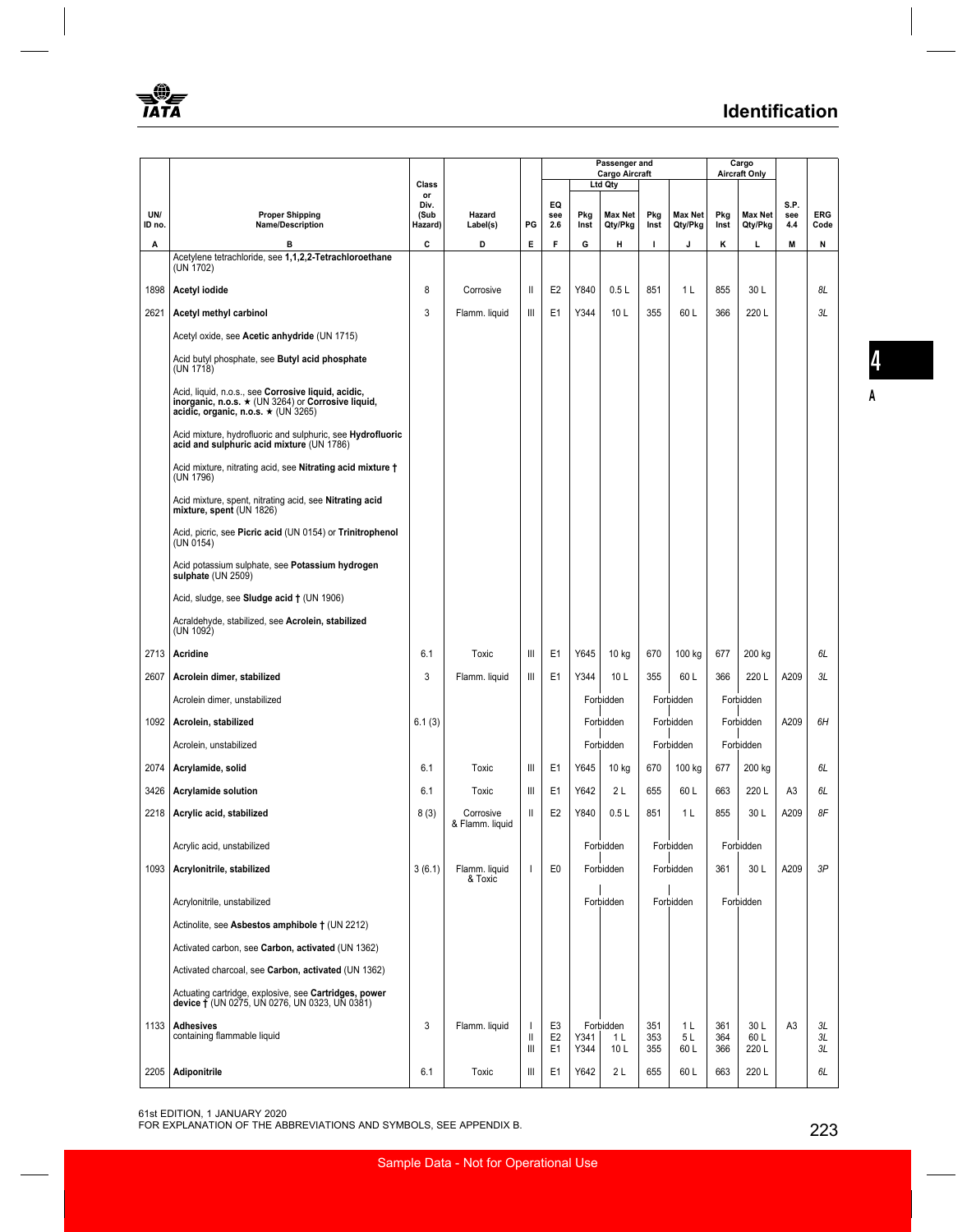## **5.6 Packing Instructions—Class 6—Toxic and Infectious Substances**

## **PACKING INSTRUCTION 603**

## OPERATOR VARIATIONS: FX-02, X5-04

This instruction applies to UN 3507 on passenger and Cargo Aircraft Only.

The General Packing Requirements of Subsection 5.0.2 and the requirements of 10.5.3.2, 10.5.3.3 and 10.5.7.2.1 must be met, including:

### **Compatibility Requirements**

- substances must be compatible with their packagings as required by 5.0.2.6;
- metal packagings must be corrosion resistant or with protection against corrosion.

## **Closure Requirements**

● closures must meet the requirements of 5.0.2.7. 5 **Additional Packing Requirements**

- substances must be packed in a metal or plastic primary receptacle in a leakproof rigid secondary packaging in a rigid outer packaging.
- **to** primary inner receptacles must be packed in secondary packagings in a way that, under normal conditions of  $\frac{10}{100}$ <br>transport, they cannot break, be punctured or leak their contents into the secondary packaging. S transport, they cannot break, be punctured or leak their contents into the secondary packaging. Secondary packagings must be secured in outer packagings with suitable cushioning material to prevent movement. If multiple primary receptacles are placed in a single secondary packaging, they must be either individually wrapped or separated so as to prevent contact between them;
- the contents must comply with the provisions of 10.3.11.5.2;
- the provisions of 10.6.0 and 10.6.1 must be met;
- in the case of fissile-excepted material, limits specified in 10.3.7.2 and 10.6.2.8.1.3 apply.

### *Single packagings are not permitted.*

|                                                                                                                | <b>COMBINATION PACKAGINGS</b>               |                                              |
|----------------------------------------------------------------------------------------------------------------|---------------------------------------------|----------------------------------------------|
| UN number                                                                                                      | Net quantity per package Passenger Aircraft | Net quantity per package Cargo Aircraft Only |
| UN 3507 Uranium hexafluoride, radioactive ma-<br>terial, excepted package, non-fissile or fissile-<br>excepted | Less than 0.1 kg                            | Less than 0.1 kg                             |

| туре  | Drums |                 |              |       |                 | Jerricans       |       |                        | Boxes           |       |                |                        |              |                            |                 |            |                |
|-------|-------|-----------------|--------------|-------|-----------------|-----------------|-------|------------------------|-----------------|-------|----------------|------------------------|--------------|----------------------------|-----------------|------------|----------------|
| Desc. | Steel | Alu-<br>minium  | Plv-<br>wood | Fibre | Plastic         | Other<br>metal  | Steel | Alu-<br>minium Plastic |                 | Steel | Alu-<br>minium | Wood                   | Plv-<br>wood | Recon-<br>stituted<br>wood | Fibre-<br>board | Plastic    | Other<br>metal |
| Spec. | 1A2   | 1B <sub>2</sub> | 1D           | 1G    | 1H <sub>2</sub> | 1N <sub>2</sub> | 3A2   | 3B <sub>2</sub>        | 3H <sub>2</sub> | 4A    | 4B             | 4C1<br>4C <sub>2</sub> | 4D           | 4F                         | 4G              | 4H1<br>4H2 | 4N             |

## **PACKING INSTRUCTION 620**

STATE VARIATIONS: AUG-03, BHG-02, CAG-05/10/11, DQG-03, GBG-05, GHG-02, IDG-02, VCG-04, VUG-02

 $\triangle$  OPERATOR VARIATIONS: 6O-02, 4C-04, 4M-04, AA-06, AM-06/10, AS-08, BR-14, BZ-07, CA-11, E9-03, FX-04, G3-02, HA-03, IP-03, JJ-04, KC-08, L7-04, LA-07, LH-05, LP-04, LU-04, M3-04, M7-04, MS-06, OU-12, PX-08, SN-08, SV-12, TK-07, UC-04, WR-03, WS-03, XL-04

This instruction applies to UN 2814 and UN 2900.

Packagings must meet the requirements of 6.5 and must be marked as required by 6.5.3.1.

### **General Requirements**

Shippers of infectious substances must comply with these Regulations and must ensure that packages are prepared in such a manner that they arrive at their destination in good condition and present no hazard to persons or animals during transport.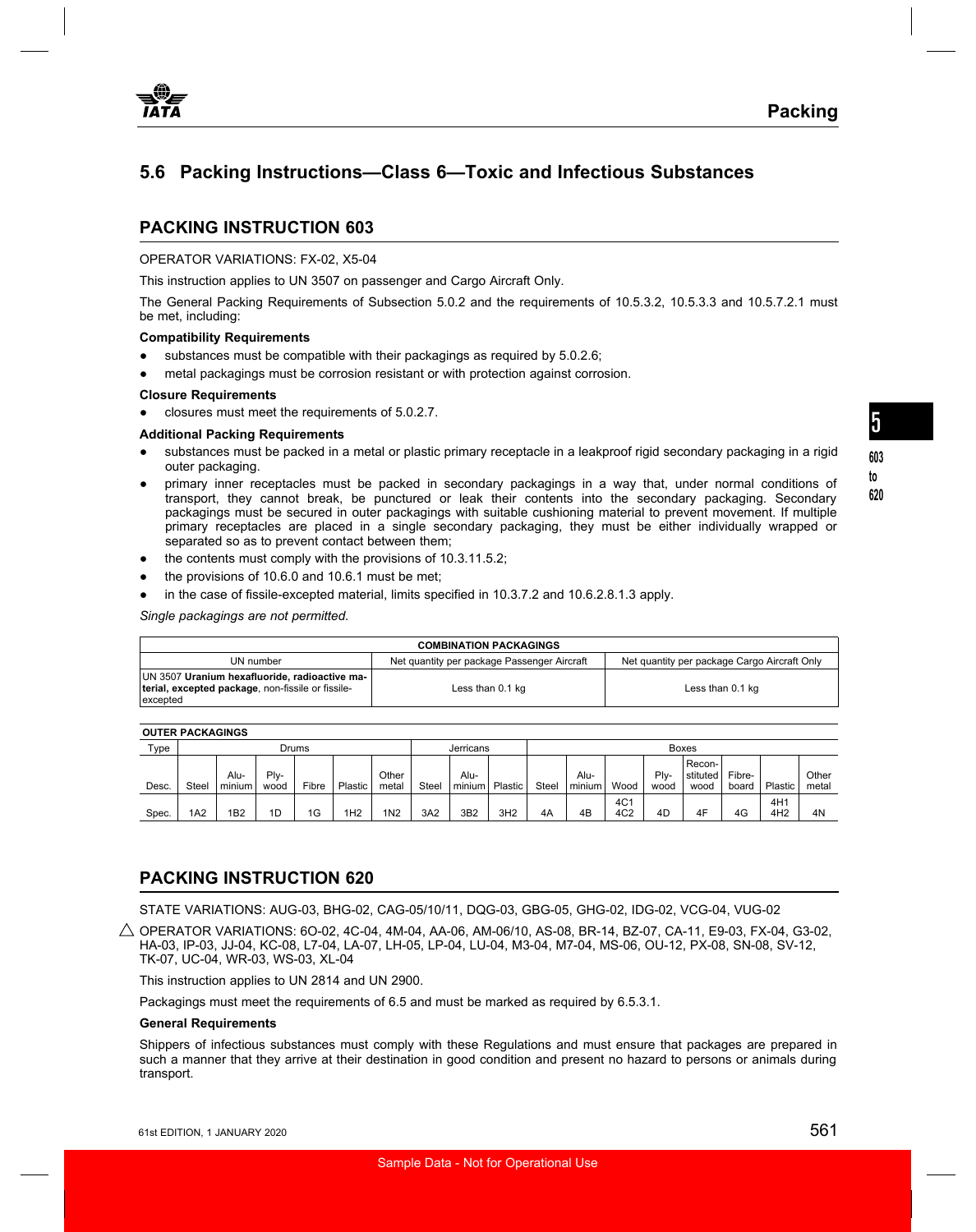## **PACKING INSTRUCTION 620** *(continued)*

The packagings must include:

- **(a) inner packagings**, comprising of:
	- leakproof primary receptacle(s);
	- a leakproof secondary packaging;
	- other than for solid infectious substances, absorbent material, such as cotton wool, in sufficient quantity to absorb the entire contents placed between the primary receptacle(s) and the secondary packaging; if multiple fragile primary receptacles are placed in a single secondary packaging, they must be either individually wrapped or separated so as to prevent contact between them;
- **(b)** an **itemized list of contents**, enclosed between the secondary packaging and the outer packaging; and
- **(c)** a **rigid outer packaging**. The smallest external dimension must be not less than 100 mm.

Alternative packagings for the transport of animal material may be authorized by the competent authority in accordance with the provisions in 5.0.6.7.

Whatever the intended temperature of the consignment, the primary receptacle or the secondary packaging must be<br>capable of withstanding, without leakage, an internal pressure producing a pressure differential of not less t (0.95 bar). This primary receptacle or secondary packaging must also be capable of withstanding temperatures in the **<sup>620</sup>** range -40 °C to +55 °C.

### *Note:*

*The capability of a packaging to withstand an internal pressure without leakage that produces the specified pressure differential should be determined by testing samples of primary receptacles or secondary packagings. Pressure differential is the difference between the pressure exerted on the inside of the receptacle or packaging and the pressure on the outside. The appropriate test method should be selected based on receptacle or packaging type. Acceptable test methods include any method that produces the required pressure differential between the inside and outside of a primary receptacle or a secondary packaging. The test may be conducted using internal hydraulic or pneumatic pressure (gauge) or external vacuum test methods. Internal hydraulic or pneumatic pressure can be applied in most cases as the required pressure differential can be achieved under most circumstances. An external vacuum test is not acceptable if the specified pressure differential is not achieved and maintained. The external vacuum test is a generally acceptable method for rigid receptacles and packagings but is not normally acceptable for:*

- *flexible receptacles and flexible packagings;*
- *receptacles and packagings filled and closed under a absolute atmospheric pressure lower than 95 kPa.*

### **Additional Requirements**

Inner packagings containing infectious substances must not be consolidated with inner packagings containing unrelated types of goods. Complete packages may be overpacked in accordance with the provisions of 5.0.1.5.

Other dangerous goods must not be packed in the same packaging as Division 6.2 Infectious Substances unless they are necessary for maintaining the viability, stabilizing or preventing degradation or neutralizing the hazards of the infectious substances. A quantity of 30 mL or less of dangerous goods included in Classes 3, 8, or 9 may be packed in each primary receptacle containing infectious substances provided these substances meet the requirements of 2.6. When these small quantities of dangerous goods are packed with infectious substances in accordance with this packing instruction, no other requirements in these Regulations need be met.

When the infectious substances to be transported are unknown but suspected of meeting the criteria for inclusion in Category A, the words "Suspected Category A Infectious Substance" must be shown in parentheses following the proper shipping name on the itemized list of contents inside the outer packaging.

<sub>18</sub> All packages containing infectious substances must be marked durably and legibly on the outside of the package with the NAME and TELEPHONE NUMBER OF A PERSON RESPONSIBLE.

### **Specific Requirements**

Other than for exceptional consignments, for example, large body parts and whole organs which require special packaging, the following specific requirements apply:

*Substances consigned at ambient or higher temperatures:* Primary receptacles must be of glass, metal or plastic. Positive means of ensuring a leak-proof seal must be provided, such as heat seal, skirted stopper or metal crimp seal. If screw caps are used, these must be secured by positive means, e.g. tape, paraffin sealing tape or manufactured locking closure.

*Substances consigned refrigerated or frozen (wet ice, prefrozen packs, Carbon dioxide, solid [dry ice]):* Ice, Carbon dioxide, solid (dry ice) or other refrigerant must be placed around the secondary packaging(s) or alternatively in an overpack with one or more complete packages marked in accordance with 6.5.3.1. Interior support must be provided to secure the secondary packaging(s) or packages in the original position after the ice or Carbon dioxide, solid (dry ice) has dissipated. If ice is used, the outer packaging or overpack must be leak-proof. If Carbon dioxide, solid (dry ice) is used,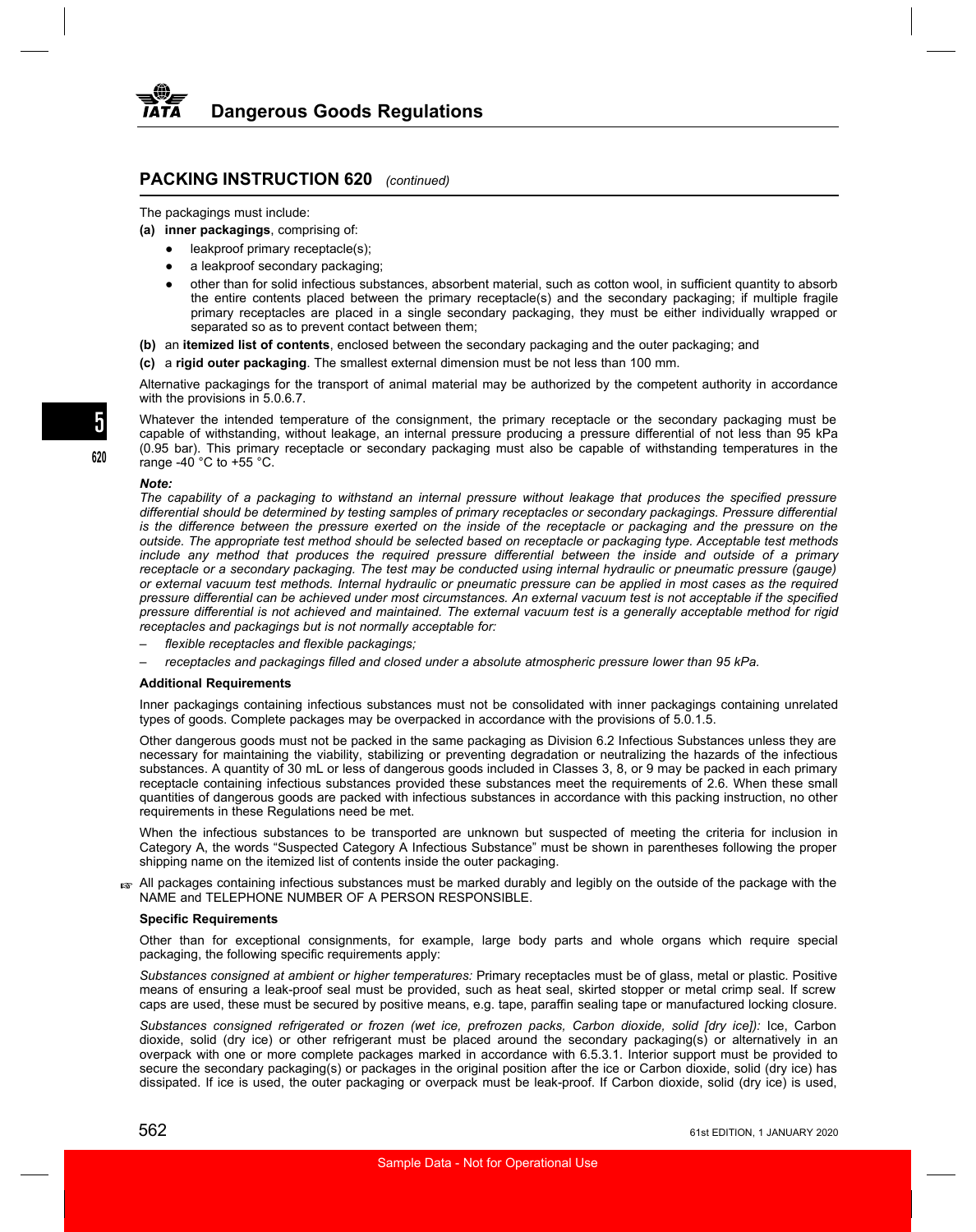## **PACKING INSTRUCTION 620** *(continued)*

the outer packaging or overpack must permit the release of carbon dioxide gas. The primary receptacle and the secondary packaging must maintain their integrity at the temperature of the refrigerant used.

*Substances consigned in liquid nitrogen:* Plastic primary receptacles capable of withstanding very low temperatures must be used. The secondary packaging must be capable of withstanding very low temperatures and in most cases will need to be fitted over the primary receptacle individually. Provisions for the consignment of liquid nitrogen must also be fulfilled. The primary receptacle and the secondary packaging must maintain their integrity at the temperature of the refrigerant used.

*Lyophilized substances:* Primary receptacles must be either flame-sealed glass ampoules or rubber-stoppered glass vials fitted with metal seals.

Before an empty packaging is returned to the consignor, or sent elsewhere, it must be disinfected or sterilised to nullify any hazard and any label or mark indicating that it contained an infectious substance must be removed or obliterated.

| <b>OUTER PACKAGINGS</b> |       |                 |      |       |                 |       |       |                 |                 |       |        |                 |      |              |        |                 |       |            |
|-------------------------|-------|-----------------|------|-------|-----------------|-------|-------|-----------------|-----------------|-------|--------|-----------------|------|--------------|--------|-----------------|-------|------------|
| Type                    |       |                 |      | Drums |                 |       |       | Jerricans       |                 |       |        |                 |      | <b>Boxes</b> |        |                 |       |            |
|                         |       |                 |      |       |                 |       |       |                 |                 |       |        |                 |      | Recon-       |        |                 |       |            |
|                         |       | Alu-            | Plv- |       |                 | Other |       | Alu-            |                 |       | Alu-   |                 | Plv- | stituted     | Fibre- |                 | Other | 620        |
| Desc.                   | Steel | minium          | wood | Fibre | Plastic         | metal | Steel | minium          | Plastic         | Steel | minium | Wood            | wood | wood         | board  | Plastic         | metal |            |
|                         |       |                 |      |       |                 |       |       |                 |                 |       |        | 4C1             |      |              |        | 4H1             |       | to         |
| Spec.                   | 1A2   | 1B <sub>2</sub> | 1D   | 1G    | IH <sub>2</sub> | 1N2   | 3A2   | 3B <sub>2</sub> | 3H <sub>2</sub> | 4A    | 4B     | 4C <sub>2</sub> | 4D   | 4F           | 4G     | 4H <sub>2</sub> | 4N    | <b>COO</b> |

## **PACKING INSTRUCTION 622**

STATE VARIATIONS: AUG-03, BHG-02, CAG-05, DQG-03, GBG-05, GHG-02, IDG-02, USG-13, VCG-04, VUG-02

 $\triangle$  Operator variations: 7H-02, AA-02, AM-06/18, AS-07/08, BA-02, BR-14, C8-02, CV-02, EI-02, FX-04, HA-03, I2-02, IB-02, LA-07, ME-06, UX-08, WR-03, WS-03, X5-08

This instruction applies to UN 3291 on passenger and cargo aircraft and Cargo Aircraft Only.

The General Packing Requirements of 5.0.2 except 5.0.2.15 must be met.

Consignments must be packed in one of the outer packagings shown below, meeting Packing Group II performance Standards.

Consignments of clinical waste and medical waste must be prepared in such a manner that they arrive at their destination in good condition and present no hazard to persons or animals during transport.

The packaging tests may be those appropriate for solids when there is sufficient absorbent material to absorb the entire amount of liquid present and the packaging is capable of retaining liquids. In all other circumstances the packaging tests must be those appropriate for liquids.

Packagings intended to contain sharp objects, such as broken glass and needles must be resistant to puncture and retain liquids under the performance test conditions for the packaging.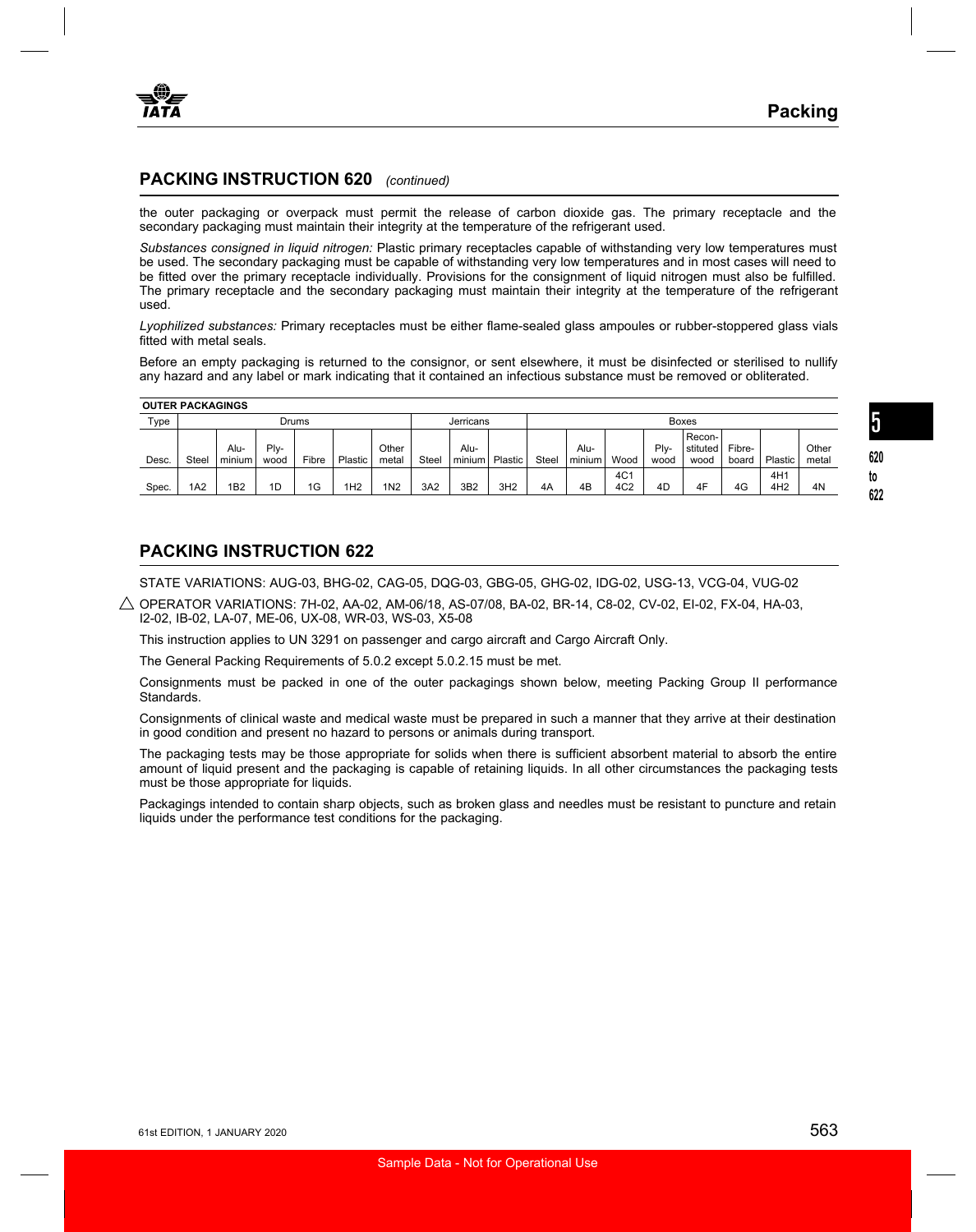

## **6.4.4.3.4.1 Pressure Testing of Gas Cartridges and (c)** for pharmaceutical products according to (a)1. and 3.<br>**Fuel Cell Cartridges above, they are manufactured under the authority of** above, they are manufactured und

**6.4.4.3.4.1.1** Each gas cartridge or fuel cell cartridge a national health administration. If required by the must be subjected to a test pressure equal to or in excess appropriate national authority, the principles of Good<br>of the maximum expected in the filled receptacle at 55°C Manufacturing Practice (GMP) established by the of the maximum expected in the filled receptacle at 55°C Manufacturing Practice (GMP) established by the (50°C if the liquid phase does not exceed 95% of the World Health Organization (WHO)\* must be followed. (50°C if the liquid phase does not exceed 95% of the capacity of the receptacle at 50°C). This test pressure capacity of the receptacle at 50°C). This test pressure<br>
must be that specified for the gas cartridge or fuel cell<br>
cartridge and must not be less than two thirds the design<br>
pressure of the gas cartridge or fuel cell car mbar.L.s<sup>-1</sup> at the test pressure or distortion or any other defect, it must be rejected.

**6.4.4.3.4.2.1** Prior to filling and sealing, the filler must **6.5.0 General** ensure that the closures (if any) and the associated **6.5.0 General** sealing equipment are closed appropriately and the speci-<br>
The requirements of this subsection apply to packagings<br>
fied gas is used.

tridge must be checked for the correct weight of gas and<br>must be leak tested. The leak detection equipment must **6.5.1 Requirements for Packagings** the leak lessed. The leak detection equipment must<br>be sufficiently sensitive to detect at least a leak rate of<br> $2.0 \times 10^{-3}$  mbar.L.s<sup>-1</sup> at 20°C.<br> $2.0 \times 10^{-3}$  mbar.L.s<sup>-1</sup> at 20°C.

**6.4.4.3.4.2.3** Any gas cartridge or fuel cell cartridge that currently used. In order to take into account progress in has gas weights not in conformity with the declared science and technology, there is no objection to the use weight limits or shows evidence of leakage or defor- of packagings having specifications different from those in weight limits or shows evidence of leakage or deformation, must be rejected. This Subsection provided that they are equally effective,

## **6.4.4.4 Approved Water Bath Alternative**

With the approval of the appropriate national authority, are acceptable provided they are equivalent. aerosols and receptacles, small, containing gas are not subject to 6.4.4.2 and 6.4.4.3 if they are required to be **6.5.1.2** Packagings must be manufactured and tested<br>sterile but may be adversely affected by water bath under a quality assurance programme that satisfies the sterile, but may be adversely affected by water bath

- (a) they contain non-flammable gas and either;
	-
	-
	-
- **(b)** an equivalent level of safety is achieved by the subsection. manufacturer's use of alternative methods for leak

**6.4.4.3.4 Gas Cartridges and Fuel Cell** detection and pressure resistance, such as helium **Cartridges Cartridges detection and water bathing a statistical sample of at** least 1 in 2,000 from each production batch.

## **6.5 Packagings for Infectious 6.4.4.3.4.2 Leak Testing Gas Cartridges and Fuel Cell Cartridges Substances of Category A**

intended for the transport of infectious substances of Category A. **6.4.4.3.4.2.2** Each filled gas cartridge or fuel cell car- **6.4**

acceptable to the competent authority and able success-<br>fully to withstand the tests described in 6.5.4. Methods of testing other than those described in these Regulations

competent authority in order to ensure that each packag-<br>testing, provided:<br>(a) they contain are flammelle are and either in the requirements of this subsection.

**1.** contain other substances that are constituent **6.5.1.3** Manufacturers and subsequent distributors of parts of pharmaceutical products for medical, packagings must provide information regarding propackagings must provide information regarding propresent present provided (including closure instructions for veterinary or similar purposes;<br>edures to be followed (including closure instructions for vertein attacking and inter packagings and receptacles), a description 2. contain other substances used in the production<br>process for pharmaceutical products; or<br>3. are used in medical, veterinary or similar that packages as presented for transport are capable **3.** are used in medical, veterinary or similar that packages, as presented for transport, are capable of passing the applicable performance tests of this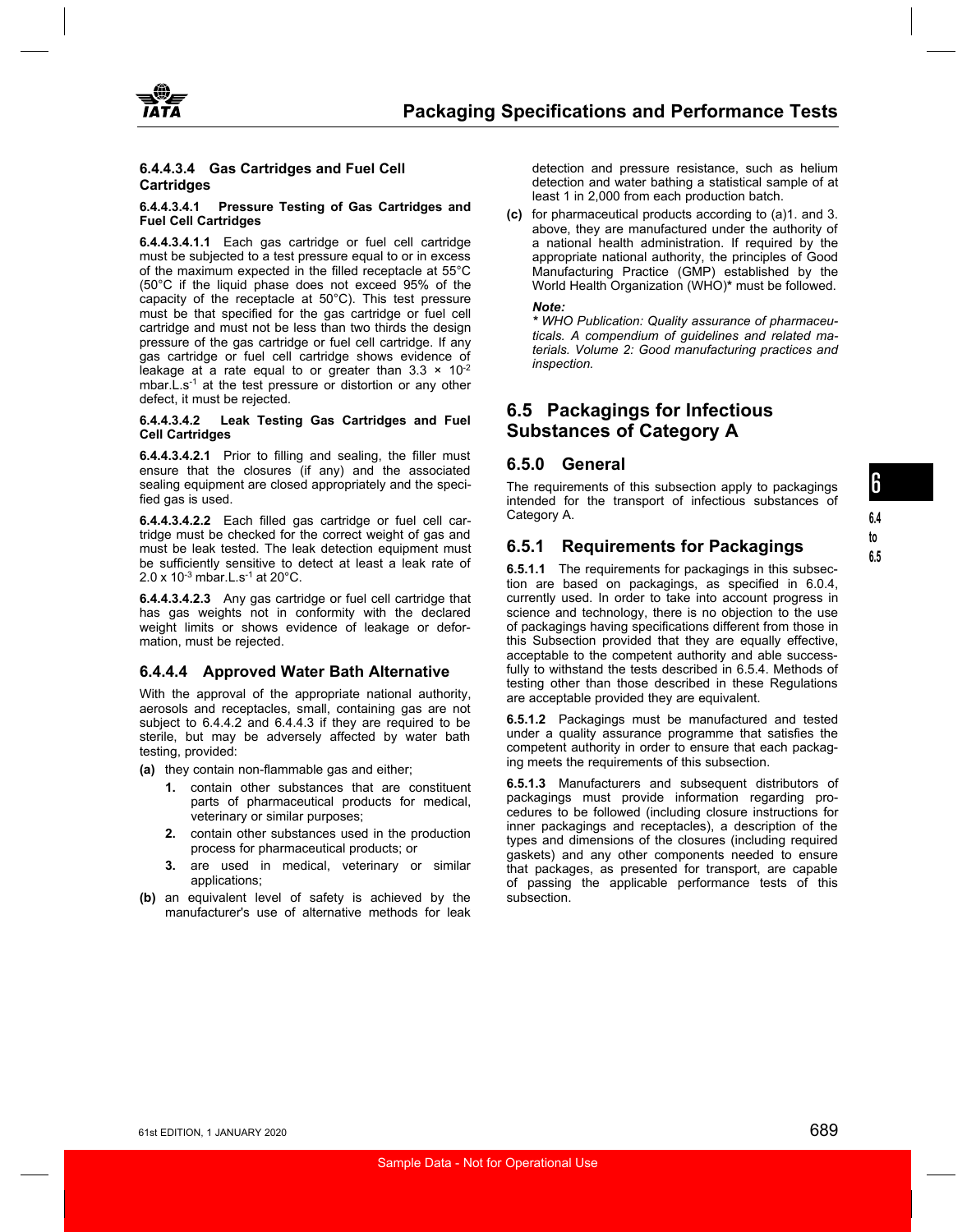are set out in 6.0.3. The contract of an appropriate size.

code. The letter "U" signifies a special packaging con-<br>forming to the requirements of  $6.5.4.1.6$ . The letter "W" signifies that the packaging, although, of the same type indicated by the code is manufactured to a specification indicated by the code is manufactured to a specification<br>different from that in 6.2 and is considered equivalent<br>under the requirements of 6.5.1.1.<br>(c) the text "Class 6.2";

**6.5.3.0.1** The marks indicate that the packaging which bears it corresponds to a successfully tested design type bears it corresponds to a successfully tested design type and that it complies with the provisions of this subsection,<br>which are related to the manufacture, but not to the use,<br>of the packaging specified by the appropriate

**6.5.3.0.2** The marks are intended to be of assistance to the letter "U", inserted immediately following the mark packaging part and the mark required in (b) above. 6.5 packaging manufacturers, reconditioners, packaging<br>users, operators and appropriate authorities.

**6.5.3.0.3** The marks do not always provide full details of in two lines, however the marks can be applied in a single the test levels, etc. and these may need to be taken or in multiple lines provided the information is g

**6.5.3.1.1** Each packaging intended for use according to these Regulations must bear marks which are durable,<br>In these Regulations must bear marks which are durable,<br>legible and placed in a location and of such size relative For other required package or overpack marks see legible and placed in a location and of such size relative *For other required package of the package of the package marks seeing 1.1.* to the package as to be readily visible. For packages with a gross weight exceeding 30 kg the marks, or a duplicate thereof, must appear on the top or on the side of the

**6.5.2 Code for Designating Types** package. Letters, numbers and symbols must be at least<br> **12** mm high, except for packages of 30 L or 30 kg 12 mm high, except for packages of 30 L or 30 kg **of Packagings** capacity or less, when they must be at least 6 mm in **6.5.2.1** The codes for designating types of packagings height. For packages of 5 L or 5 kg or less the letters,

**6.5.2.2** The letters "U" or "W" may follow the packaging **6.5.3.1.2** A packaging that meets the requirements of code. The letter "U" signifies a special packaging con-<br>code. The letter "U" signifies a special packaging co

- (a) the United Nations packaging symbol (see Figure 6.0.A);
- 
- 
- **6.5.3 Marking (d)** the last two digits of the year of manufacture of the **packagings**;
- **(e)** the State authorizing the allocation of the mark, **6.5.3.0 Introduction** indicated by the international Vehicle Registration<br>Code (VRI Code) as indicated in Appendix D.1;
	-
	-

**6.5.3.1.3** The marks illustrated in Table 6.5.A are shown the test levels, etc. and these may need to be taken or in multiple lines provided the information is given in the<br>further into account, e.g. by reference to a test certificate, correct sequence. Additionally, the marks re further into account, e.g. by reference to a test certificate, correct sequence. Additionally, the marks required in test reports or register of successfully tested packagings. Subsection 6.5.3.1 must be clearly separated, subsection 6.5.3.1 must be clearly separated, e.g. by a " $/$ " symbol or a space so as to be easily identified. Any **6.5.3.1 Marking on Packagings for additional marks authorized by a competent authority Infectious Substances Infectious Substances Infectious Substances** 6.5.3.1.1 to be correctly identified with reference.

**TABLE 6.5.A Example of UN Specification Markings—Infectious Substances (6.5.3.1)**

| <b>UN Symbol</b><br>(a) | Code<br>(b) | <b>Text</b><br>(c) | Year<br>(d) | <b>State</b><br>(e) | <b>Manufacturer</b> | <b>Complete Code</b>                                        |
|-------------------------|-------------|--------------------|-------------|---------------------|---------------------|-------------------------------------------------------------|
| u<br>n                  | 4G          | CLASS 6.2          | 19          | J                   | SP-9989-ERIKSSON    | 4G/CLASS 6.2/19<br>ัน<br>S/SP-9989-<br>Ö<br><b>ERIKSSON</b> |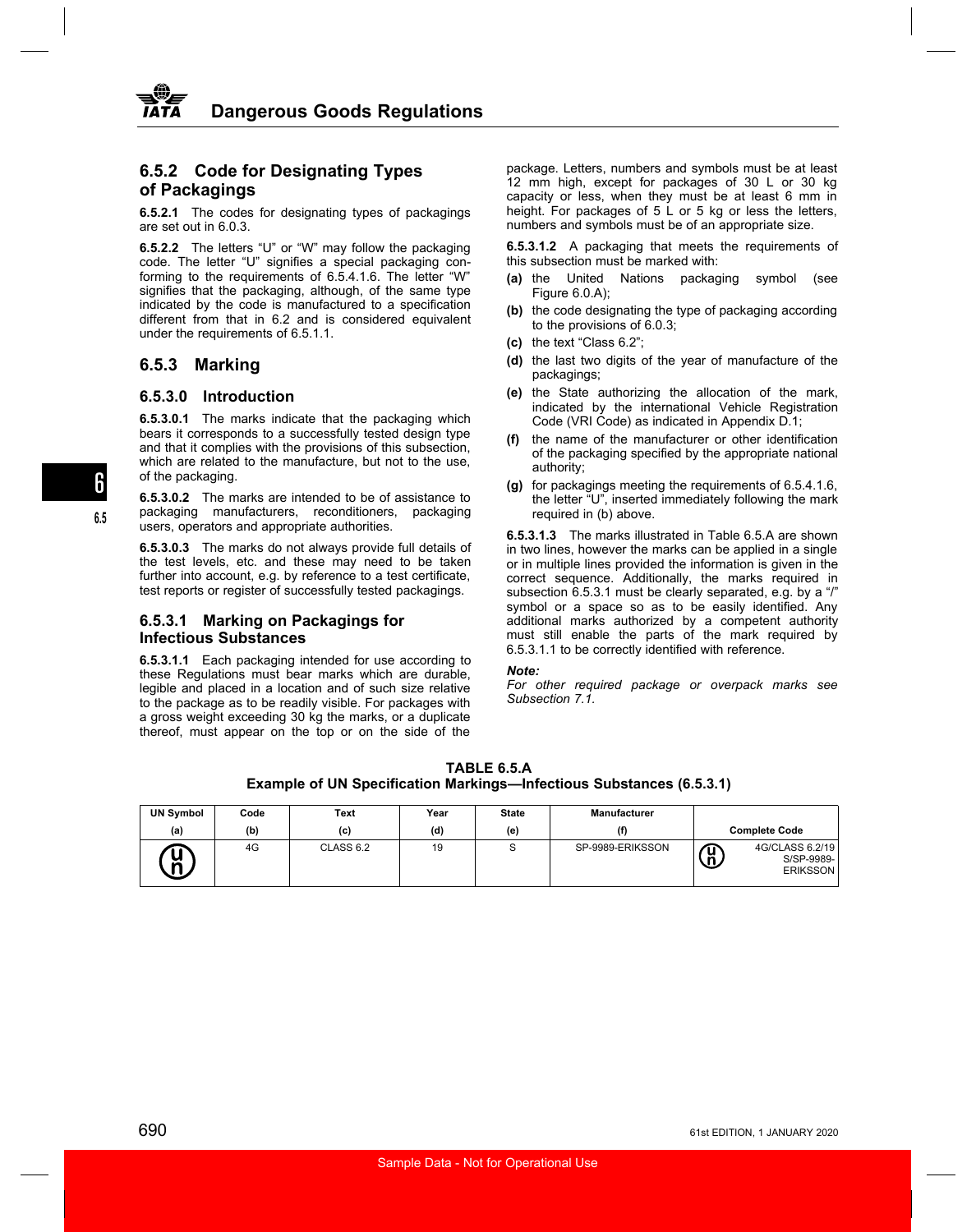

## **7.3.6 Class 2—Gases: Non-flammable, 7.3.7 Class 2—Gases: Toxic non-toxic (Division 2.2) (Division 2.3)**

OPERATOR VARIATIONS: JW-01, PX-02 OPERATOR VARIATIONS: JW-01, PX-02





**Name: Non-flammable, non-toxic Gas Cargo IMP Code: RPG Cargo IMP Code: RNG or RCL for Cryogenic liquids Minimum dimensions: 100 × 100 mm subject to Packing Instruction 202 as applicable <b>Symbol (skull and c**rossbones): 100 x 100 mm<br>Minimum dimensions: 100 x 100 mm **Minimum dimensions: 100 × 100 mm Symbol (gas cylinder): Black or White Background: Green (Pantone Colour No. 335U)**

*Note: This label may also be printed with symbol (gas cylinder), text, numbers and borderline shown in black on green background.*

STATE VARIATIONS: PKG-02, VCG-06, VUG-05 STATE VARIATIONS: PKG-02, VCG-06, VUG-05

**FIGURE 7.3.G FIGURE 7.3.H**



**Name: Toxic Gas 7.3**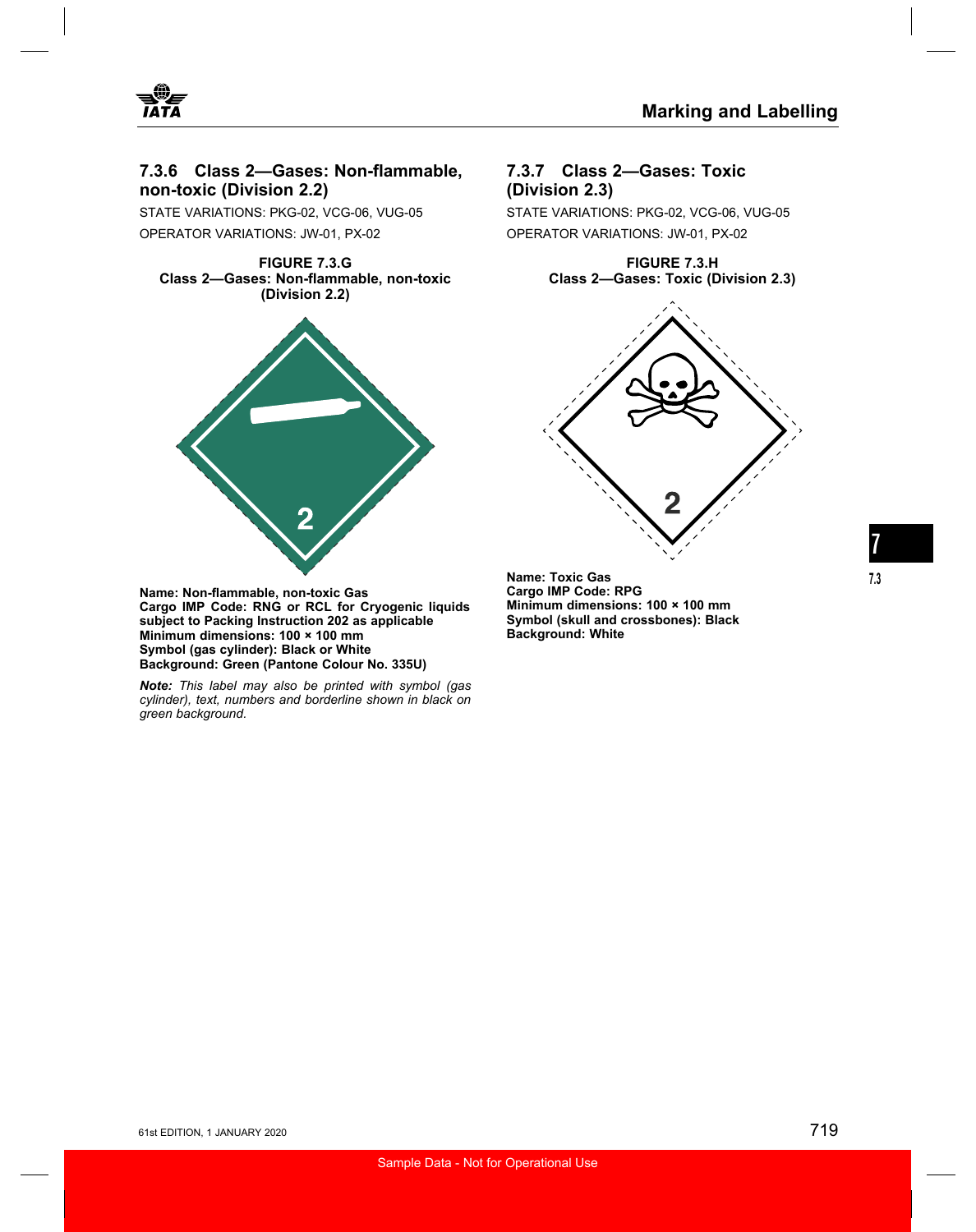

## **(Division 6.1) (Division 6.2)**

STATE VARIATIONS: PKG-02, VCG-06, VUG-05 STATE VARIATIONS: PKG-02, VCG-06, VUG-05 OPERATOR VARIATIONS: JW-01, PX-02 OPERATOR VARIATIONS: JW-01, PX-02



**Cargo IMP Code: RPB Minimum dimensions: 100 × 100 mm INFECTIOUS SUBSTANCE Symbol (skull and crossbones): Black Background: White Immediately Notify**

## **7.3.14 Class 6—Toxic Substances 7.3.15 Class 6—Infectious Substances**

**FIGURE 7.3.O FIGURE 7.3.P Class 6—Toxic Substances (Division 6.1) Class 6—Infectious Substances (Division 6.2)**



**Name: Toxic** The lower part of the label should bear the inscription: **7.3** 

**Public Health Authority Name: Infectious Substance Cargo IMP Code: RIS Minimum dimensions: 100 × 100 mm**

**For small packages the dimensions may be 50 × 50 mm**

**Symbol (three crescents superimposed on a circle) and inscription: Black Background: White**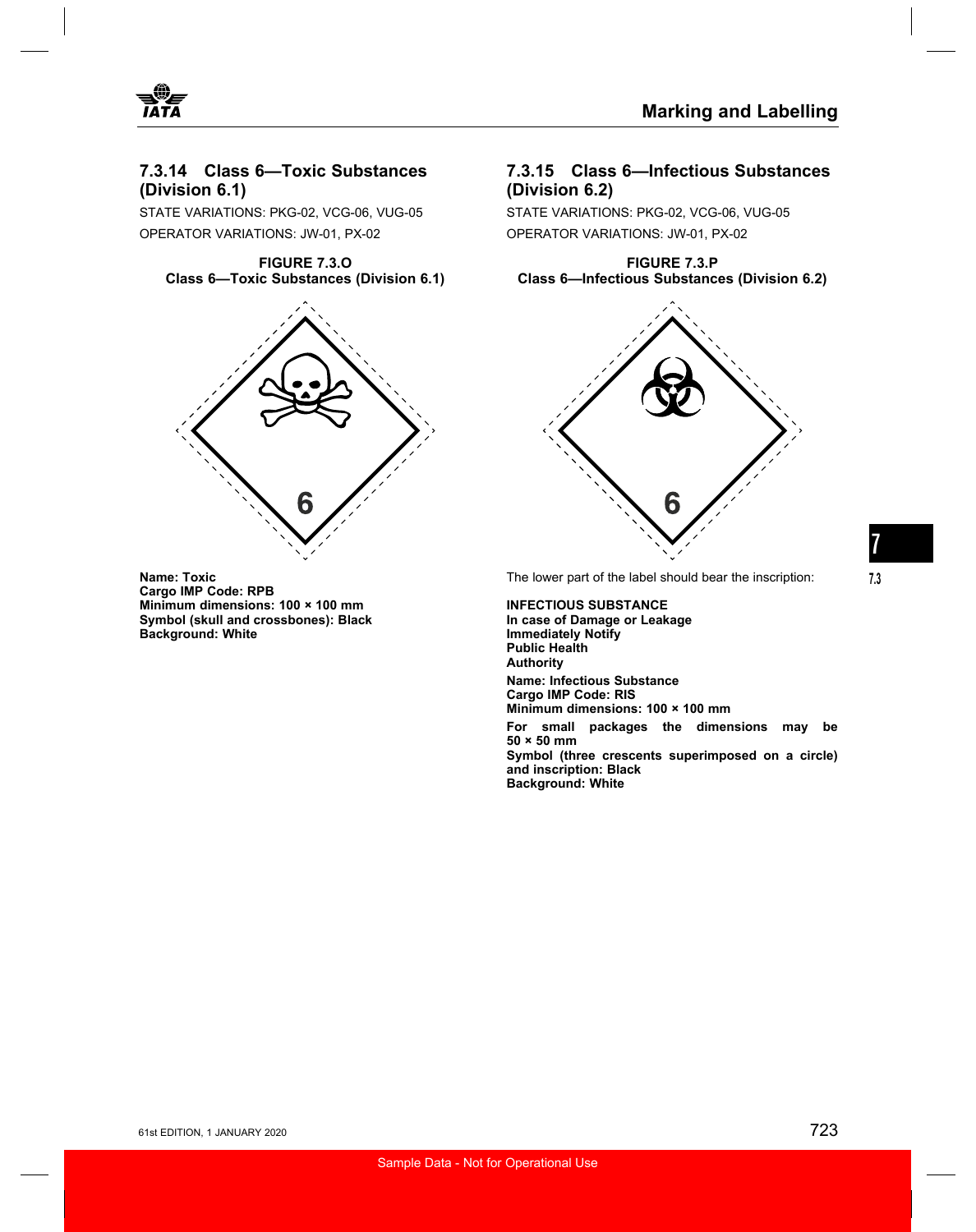## **TABLE 9.1.A Applicable Acceptance Procedures Summary (9.1.3.3)**

|                |                                                                                                                                                                                                                   |           |           |           |           | Lithium Battery Mark (7.1.5.5) |                  |
|----------------|-------------------------------------------------------------------------------------------------------------------------------------------------------------------------------------------------------------------|-----------|-----------|-----------|-----------|--------------------------------|------------------|
|                | Statement on the air waybill, when air waybill used (8.2.3, 8.2.5 or applicable PI)                                                                                                                               |           |           |           |           |                                |                  |
|                | Provision of information to pilot-in-command (NOTOC) (9.5.1.1)                                                                                                                                                    |           |           |           |           |                                |                  |
|                | Identification of Unit Load Device - ULD (9.3.8)                                                                                                                                                                  |           |           |           |           |                                |                  |
|                | IATA Shipper's Declaration for Dangerous Goods (8.1)                                                                                                                                                              |           |           |           |           |                                |                  |
|                | Formal Acceptance and Acceptance Checklist (9.1.2 & 9.1.3)                                                                                                                                                        |           |           |           |           |                                |                  |
| <b>UN No</b>   | Proper shipping name and/or description                                                                                                                                                                           |           |           |           |           |                                |                  |
| <b>UN 3164</b> | Articles, pressurized, hydraulic containing non-flammable gas when<br>meeting the requirements of Packing Instruction 208(a)                                                                                      | <b>NO</b> | <b>NO</b> | <b>NO</b> | <b>NO</b> | <b>YES</b>                     | N/A              |
| <b>UN 3164</b> | Articles, pressurized, pneumatic containing non-flammable gas<br>when meeting the requirements of Packing Instruction 208(a)                                                                                      | <b>NO</b> | <b>NO</b> | <b>NO</b> | <b>NO</b> | <b>YES</b>                     | N/A              |
| <b>UN 3373</b> | <b>Biological substance, Category B</b>                                                                                                                                                                           | <b>NO</b> | <b>NO</b> | <b>NO</b> | <b>NO</b> | <b>YES</b>                     | N/A              |
| N/A            | Dangerous Goods in Excepted Quantities (2.6)                                                                                                                                                                      | <b>NO</b> | <b>NO</b> | <b>NO</b> | <b>NO</b> | <b>YES</b>                     | N/A              |
| <b>UN 3245</b> | Genetically modified micro-organisms or Genetically modified<br>organisms                                                                                                                                         | <b>NO</b> | <b>NO</b> | <b>NO</b> | <b>NO</b> | <b>YES</b>                     | N/A              |
| <b>UN 2807</b> | <b>Magnetized material</b> (not subject to an approval)                                                                                                                                                           | <b>NO</b> | <b>NO</b> | <b>NO</b> | <b>NO</b> | <b>YES</b>                     | N/A              |
| <b>UN 3090</b> | Lithium metal batteries (including lithium alloy batteries) in<br>compliance with Section II of Packing Instruction 968                                                                                           | <b>NO</b> | <b>NO</b> | <b>NO</b> | <b>NO</b> | YES <sup>1</sup>               | YES <sup>2</sup> |
| <b>UN 3091</b> | Lithium metal batteries contained in equipment (including lithium<br>alloy batteries) in compliance with Section II of Packing Instruction 970<br>with more than 4 cells or 2 batteries                           | <b>NO</b> | <b>NO</b> | <b>NO</b> | <b>NO</b> | YES <sup>1</sup>               | <b>YES</b>       |
| <b>UN 3091</b> | Lithium metal batteries contained in equipment (including lithium<br>alloy batteries) in compliance with Section II of Packing Instruction 970<br>with no more than 4 cells or 2 batteries installed in equipment | <b>NO</b> | <b>NO</b> | <b>NO</b> | <b>NO</b> | <b>NO</b>                      | <b>NO</b>        |
| <b>UN 3091</b> | Lithium metal batteries packed with equipment (including lithium<br>alloy batteries) in compliance with Section II of Packing Instruction 969                                                                     | <b>NO</b> | <b>NO</b> | <b>NO</b> | <b>NO</b> | YES <sup>1</sup>               | <b>YES</b>       |
| UN 3480        | Lithium ion batteries (including lithium polymer batteries) in<br>compliance with Section II of Packing Instruction 965                                                                                           | <b>NO</b> | <b>NO</b> | <b>NO</b> | <b>NO</b> | YES <sup>1</sup>               | YES <sup>2</sup> |
| <b>UN 3481</b> | Lithium ion batteries contained in equipment (including lithium<br>polymer batteries) in compliance with Section II of Packing<br>Instruction 967 with more than 4 cells or 2 batteries                           | <b>NO</b> | <b>NO</b> | <b>NO</b> | <b>NO</b> | YES <sup>1</sup>               | <b>YES</b>       |
| <b>UN 3481</b> | Lithium ion batteries contained in equipment (including lithium<br>polymer batteries) in compliance with Section II of Packing Instruction<br>967 with no more than 4 cells or 2 batteries installed in equipment | <b>NO</b> | <b>NO</b> | <b>NO</b> | <b>NO</b> | <b>NO</b>                      | <b>NO</b>        |
| <b>UN 3481</b> | Lithium ion batteries packed with equipment (including lithium<br>polymer batteries) in compliance with Section II of Packing<br>Instruction 966                                                                  | NO.       | NO.       | NO.       |           | $NO$   $YES1$                  | <b>YES</b>       |
| <b>UN 2909</b> | Radioactive material, excepted package - articles manufactured<br>from depleted uranium or natural thorium or natural uranium                                                                                     | <b>NO</b> | <b>NO</b> | <b>NO</b> | <b>NO</b> | <b>YES</b>                     | N/A              |
| <b>UN 2908</b> | Radioactive material, excepted package - empty packaging                                                                                                                                                          | <b>NO</b> | <b>NO</b> | <b>NO</b> | <b>NO</b> | <b>YES</b>                     | N/A              |
| UN 2911        | Radioactive material, excepted package - instruments or articles                                                                                                                                                  | NO.       | <b>NO</b> | <b>NO</b> | <b>NO</b> | <b>YES</b>                     | N/A              |
| <b>UN 2910</b> | Radioactive material, excepted package - limited quantity of<br>material                                                                                                                                          | <b>NO</b> | <b>NO</b> | <b>NO</b> | <b>NO</b> | <b>YES</b>                     | N/A              |

<sup>1</sup> The air waybill statement is as shown in the applicable packing instruction.

<sup>2</sup> Cargo Aircraft Only Label required